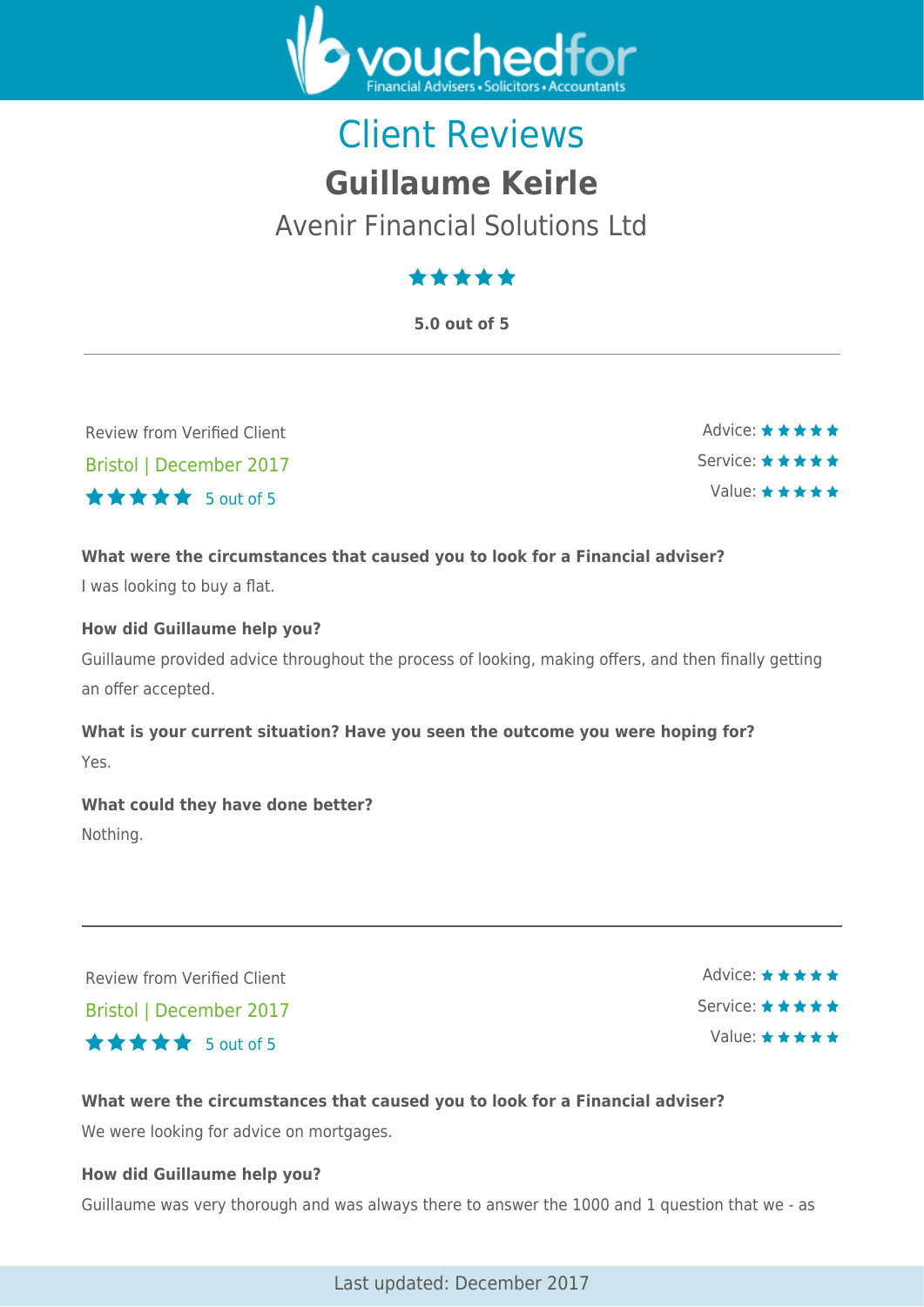

first-time buyers - had. He was always happy to provide advice on any mortgage-related issues and we felt that he truly went above and beyond! One of us is self-employed, but it didn't seem to complicate things at all - the instructions regarding the paperwork were very clear.

#### **What is your current situation? Have you seen the outcome you were hoping for?**

Yes, our mortgage was approved pretty swiftly and we're happy with the rates and terms.

Review from Verified Client Bristol | May 2017  $\star \star \star \star$  5 out of 5

Advice: ★★★★★ Service: ★ ★ ★ ★ ★ Value: \* \* \* \* \*

#### **What were the circumstances that caused you to look for a Financial adviser?**

Needed mortgage advice needed advice how to release equity.

#### **How did Guillaume help you?**

Guillaume extremely supportive could always be contactable for any concern, question, or help needed. He was able to explain matters in an understandable manner. Absolutely brilliant.

## **What is your current situation? Have you seen the outcome you were hoping for?** Yes.

#### **What could they have done better?**

I really can't think of anything which could have been done better. It was a very positive experience would not hesitate in recommending Guillaume to any one who would be looking for mortgages. Fantastic Thankyou.

Review from Verified Client Bristol | May 2017 5 out of 5

Advice: ★★★★★ Service: \* \* \* \* \* Value: \* \* \* \* \*

**What were the circumstances that caused you to look for a Financial adviser?** Looking to buy our first home.

**How did Guillaume help you?**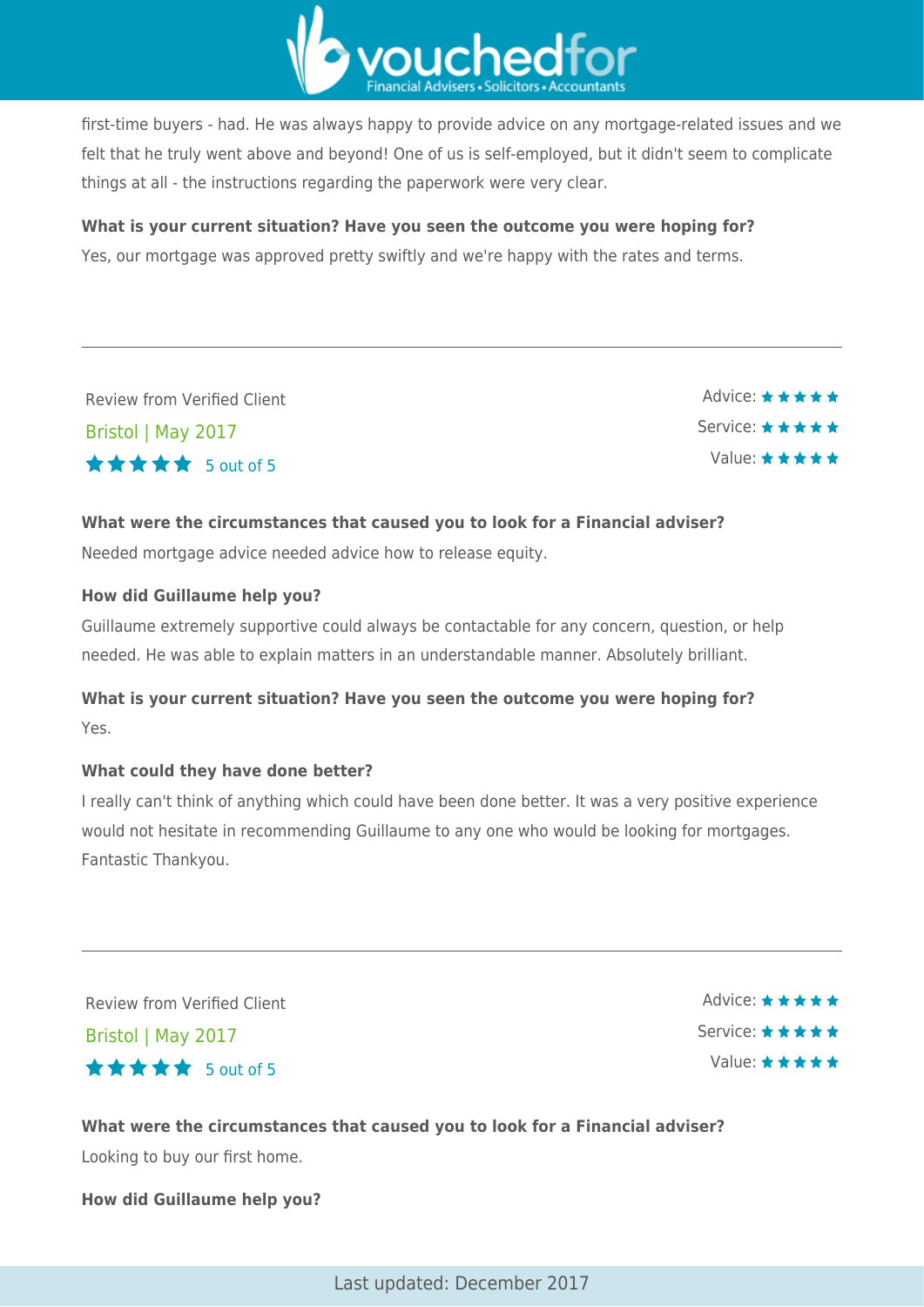

Guillaume went above and beyond to help us with every query and problem that arose throughout the process. Nothing was ever to much for him.

#### **What is your current situation? Have you seen the outcome you were hoping for?**

Yes, we now own our first home withtin 3 months of our initial meeting with Guillaume.

#### **What could they have done better?**

Honestly, nothing. Guillaume was fantastic, patient, informative, helpful, awesome from start to finish. I will recommend him to anyone looking for advice in the future and we will 100% use him again.

Review from Verified Client Bristol | March 2017 5 out of 5

We wanted to move to a larger property.

Guillaume was able to choose a product that best suited our situation. With out expert help I suspect it would have cost us a lot more than his 299 fee. i was unaware that I was able to port my mortgage and then top it up I would have ended up paying an early redemption fee of over a 1000 pounds. The bottle of wine is a nice touch too

# **What could they have done better?**

No suggestions

Review from Verified Client Bristol | March 2017  $\star \star \star \star$  5 out of 5

Advice: ★★★★★ Service: \* \* \* \* \* Value: ★★★★★

Advice: \*\*\*\*\*

Service: \* \* \* \* \*

Value: ★★★★★

#### **What were the circumstances that caused you to look for a Financial adviser?**

I was looking to buy my first home and wanted the best mortgage possible for my circumstances.

#### **How did Guillaume help you?**

He found the best mortgage, guided me through the whole process and gave me advice on other things like what areas I should be looking at house wise.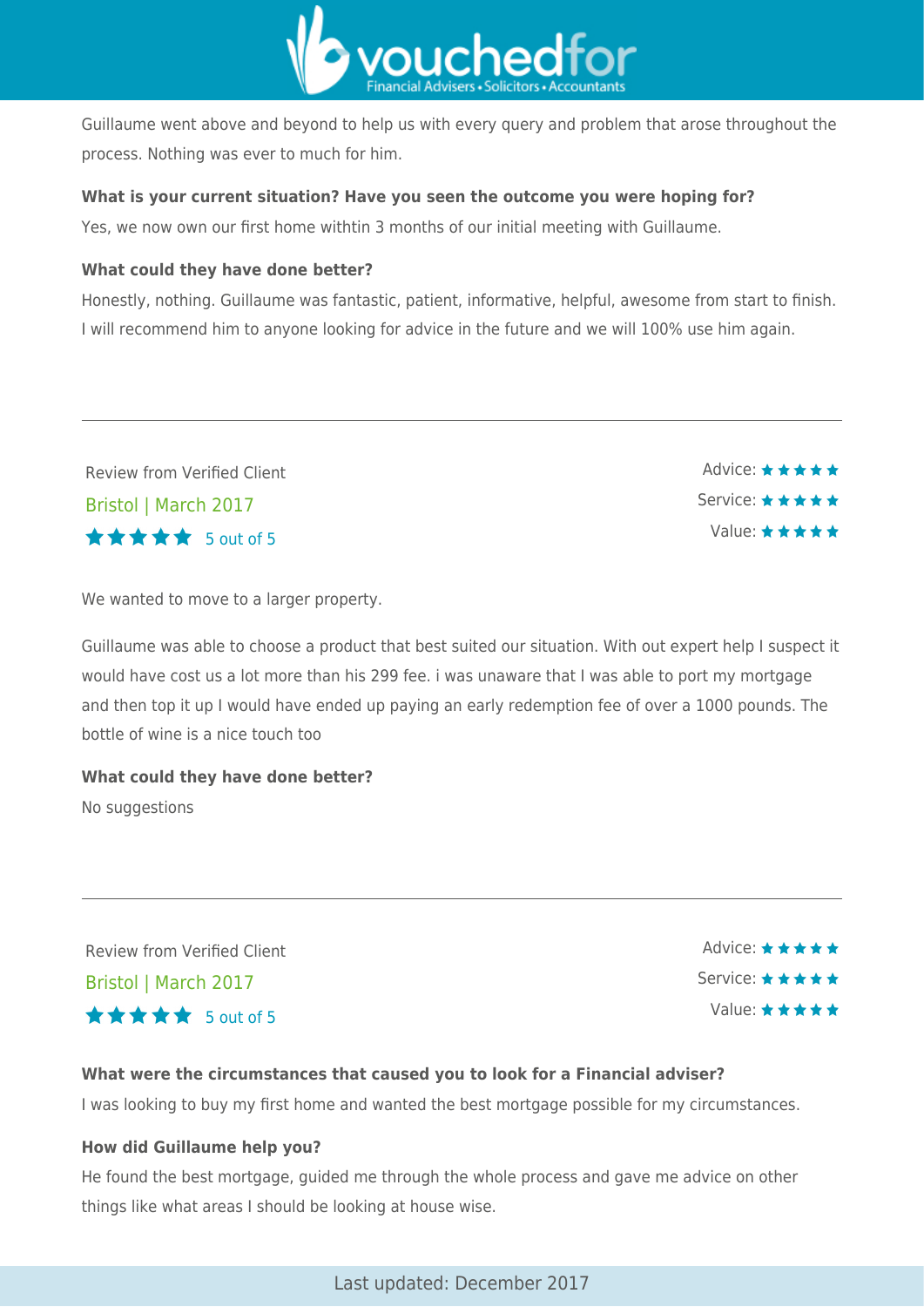

#### **What is your current situation? Have you seen the outcome you were hoping for?**

Yes, the mortgage was approved with minimum hassle.

**What could they have done better?**

None I can think of.

Review from Verified Client Bristol | November 2016 5 out of 5

Advice: ★★★★★ Service: ★★★★★ Value:  $\star \star \star \star \star$ 

#### **What were the circumstances that caused you to look for a Financial adviser?**

I was looking for a mortgage to buy a house.

#### **How did Guillaume help you?**

Guillaume arranged a meeting with us and carefully listened to our requirements. He provided friendly advice and made our options very clear. Also we responded quickly to our emails and found great product which we are very happy with.

#### **What is your current situation? Have you seen the outcome you were hoping for?**

Yes. Mortgage offer obtained.

#### **What could they have done better?**

Nothing. Guillaume performed better and more quickly than expected. Highly recommended.

Review from Verified Client

| October 2016 5 out of 5

Advice: ★★★★★ Service: ★★★★★ Value:  $\star \star \star \star \star$ 

#### **What were the circumstances that caused you to look for a Financial adviser?**

I was looking for a mortgage - I'm a first time buyer so needed someone to advise me with what to do and which mortgage is best.

#### **How did Guillaume help you?**

Guillaume was fantastic - he found me the perfect mortgage and sorted everything out for me. He also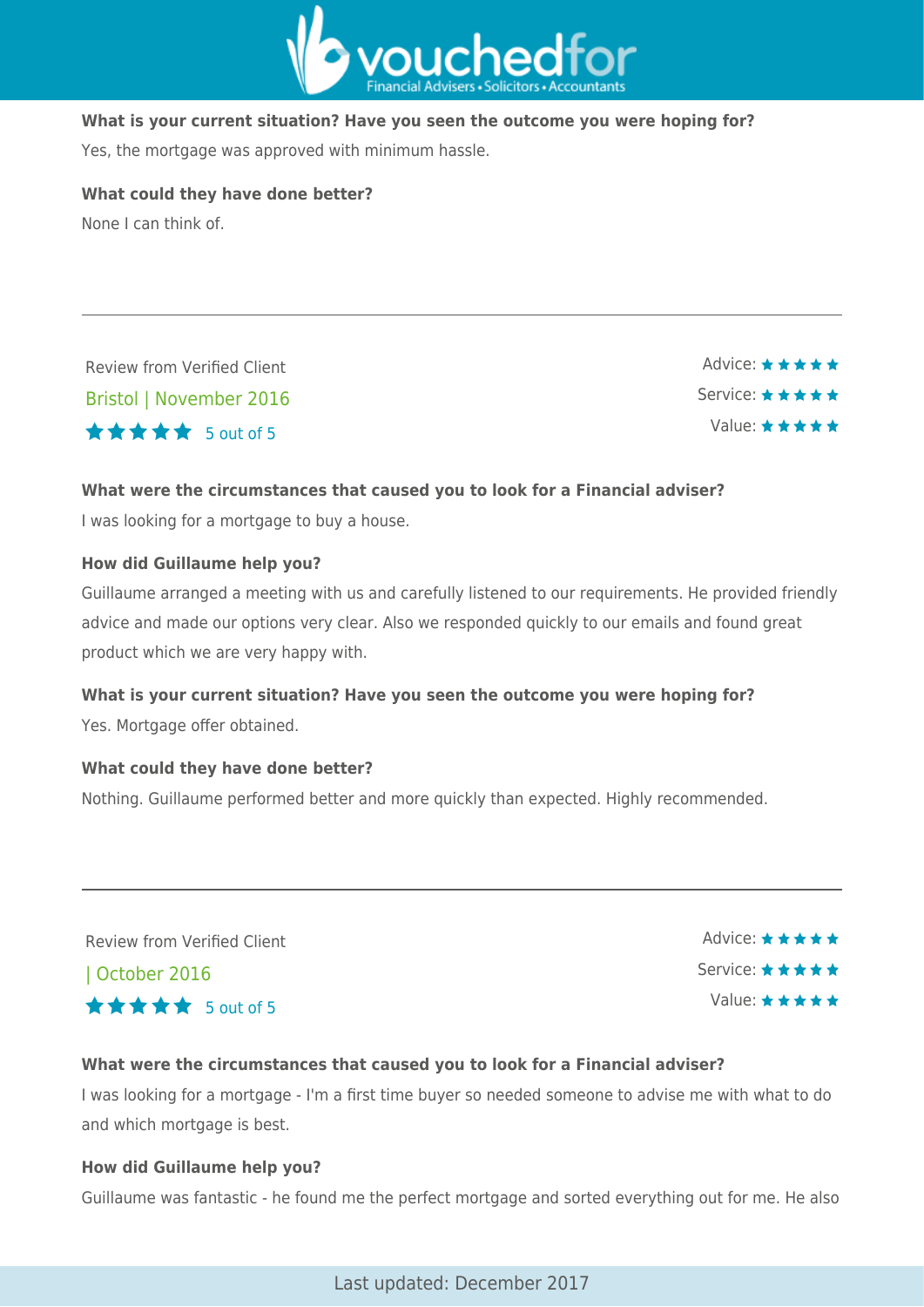

explained the whole house-buying process to me as I hadn't bought a house before so I felt much happier. I'd highly recommend Guillaume - he took the time to answer my many questions and found the perfect mortgage for me!.

#### **What is your current situation? Have you seen the outcome you were hoping for?**

Yes - my house purchase went perfectly smoothly!.

**What could they have done better?** Nothing! Guillaume was flawless!

| Review from Verified Client | Advice: $\star \star \star \star \star$ |
|-----------------------------|-----------------------------------------|
| October 2016                | Service: ★★★★★                          |
| ★★★★★ 5 out of 5            | Value: ★★★★★                            |
|                             |                                         |

#### **What were the circumstances that caused you to look for a Financial adviser?**

Buying a house.

#### **How did Guillaume help you?**

He was fantastic and managed to get us the right mortgage against all odds! We had really given up hope.

### **What is your current situation? Have you seen the outcome you were hoping for?** Yes.

#### **What could they have done better?**

Nothing that I can think of, everything was excellent and he was always helpful and supportive, not to mention patient with my many questions.

Review from Verified Client

| October 2016



Advice: ★★★★★ Service: ★★★★☆ Value: ★★★★★

#### **What were the circumstances that caused you to look for a Financial adviser?**

Purchasing a property with difficult circumstances of a previous property and changing jobs.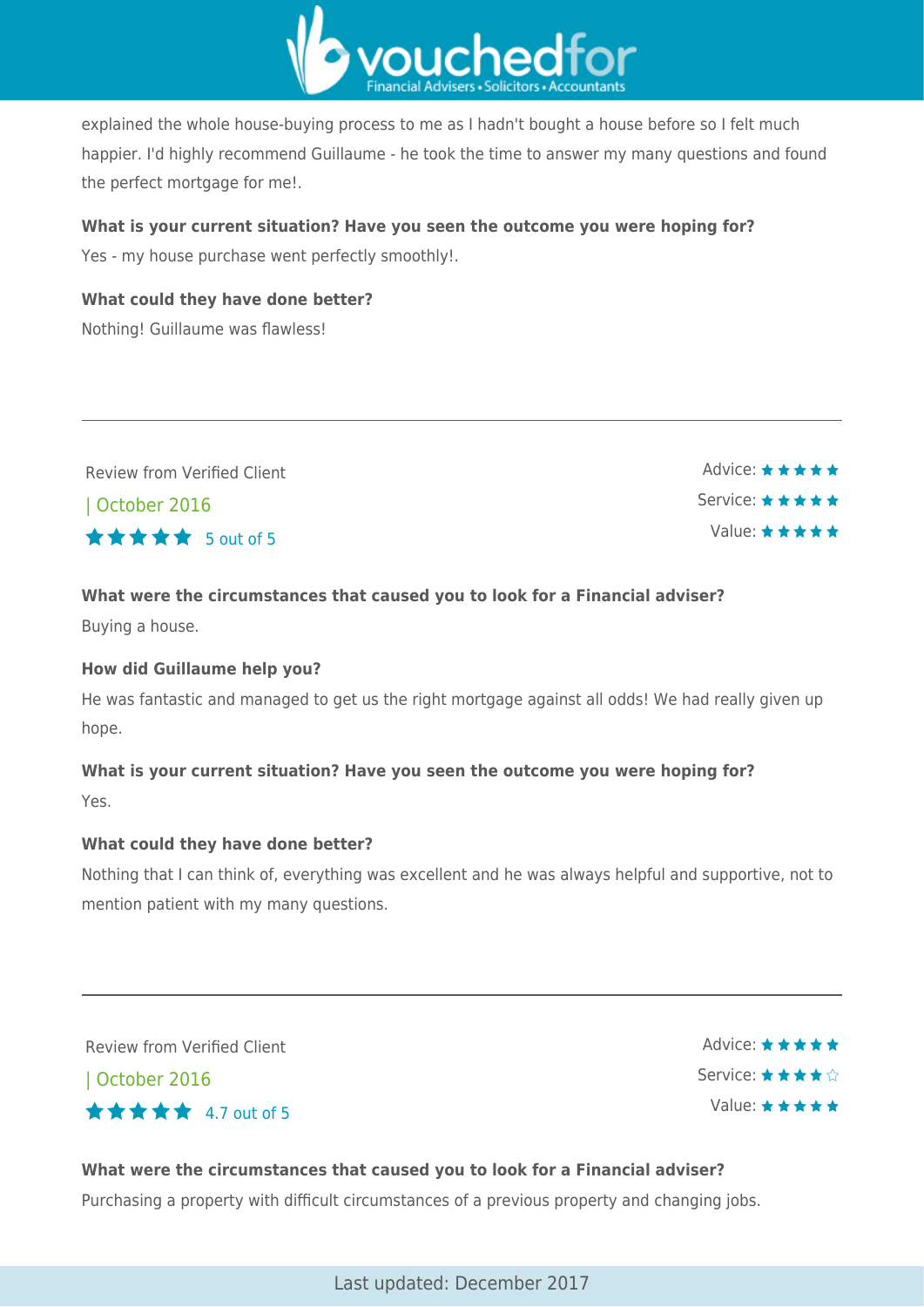

#### **How did Guillaume help you?**

Made it so simple to know what we could afford and gave us multiple options. Helped us with the difficulties of giving documents which comes with being a NHS employee.

#### **What is your current situation? Have you seen the outcome you were hoping for?**

Yes, moved into our house in July 2016.

**What could they have done better?** Nil, all fantastic

| Review from Verified Client | Advice: $\star \star \star \star \star$  |
|-----------------------------|------------------------------------------|
| September 2016              | Service: $\star \star \star \star \star$ |
| <b>★★★★★</b> 5 out of 5     | Value: $\star \star \star \star \star$   |

#### **What were the circumstances that caused you to look for a Financial adviser?**

I normally would always look to go direct to the bank as I thought as an existing customer they would want to help and I could get a good deal. How wrong I was. Our Bank was very unhelpful when we contacted them directly, and needed some advice due to credit ratings.

#### **How did Guillaume help you?**

Gave us a number of options, but also discussed longer terms plans so he wanted help rather than just sell us a mortgage.

# **What is your current situation? Have you seen the outcome you were hoping for?**

Yes, perfect outcome.

#### **What could they have done better?**

Nothing. Nice guy, great advice. Will be going back to Guillaume shortly when we need to remortgage.

Review from Verified Client

| September 2016



Advice: \* \* \* \* \* Service: \* \* \* \* \* Value: \* \* \* \* \*

#### **What were the circumstances that caused you to look for a Financial adviser?**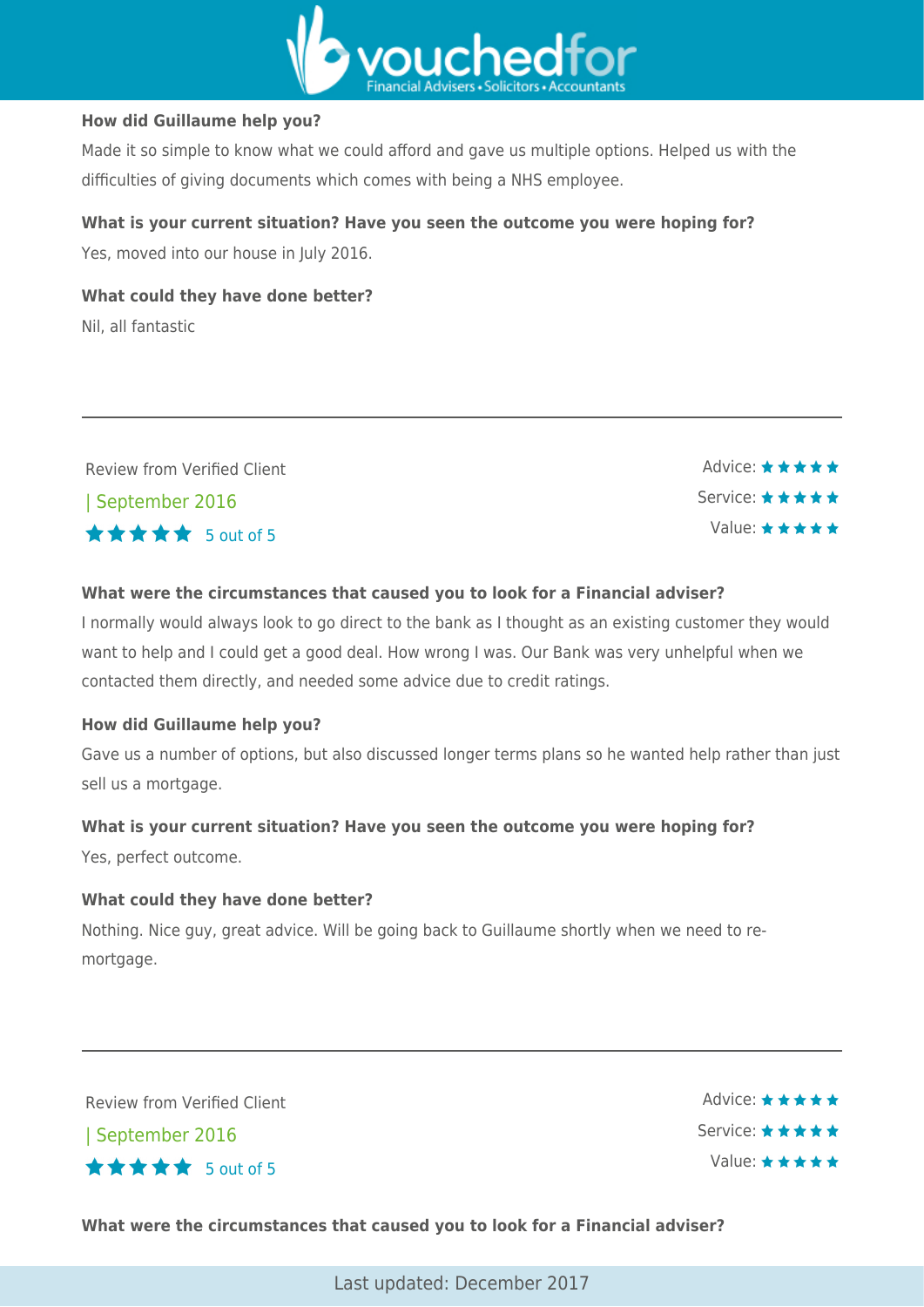

My partner and I were looking for our first home and needed advice on mortgages and deposits.

#### **How did Guillaume help you?**

Guillaume came to my parents house and went through all of the details with us giving us various options on which mortgage would suit our needs best, he was able to give us realistic prices that we needed for our deposit. When we made an offer on a house Guilluame took care of so much for us. Keeping in contact the entire time as we were new to the whole process we had so many questions! We trusted him 100% as he explained everything fully! He made the process so easy for us!.

#### **What is your current situation? Have you seen the outcome you were hoping for?**

We now have our own home with our very own mortgage, Guilluame followed up even after the process was complete to make sure everything was taken care of, I could not recommend him enough! We are so thankful to him for helping us get our own home!.

#### **What could they have done better?**

There is nothing that Guilluame could of done to help anymore than what he did! Thank you again!!

Review from Verified Client Avon | May 2016 5 out of 5

Advice: ★★★★★ Service: \* \* \* \* \* Value: \* \* \* \* \*

#### **What were the circumstances that caused you to look for a Financial adviser?**

We began looking for a mortgage advisor when the house we were renting was put up for sell and we were keen to buy. At the time I was in a temporary contract at work that was being made permanent in 6 months time (I am a teacher), and had been told that I would not be able to get a mortgage whilst my contract was still temporary.

#### **How did Guillaume help you?**

Guillaume responded to my e-mail within the hour and explained that he would be able to help. He then came out to our house one evening very soon after and discussed our situation in detail with us. He was very positive that he would be able to find us a mortgage and what we would need to do. He was very clear in explaining that he would not charge us a fee unless he found and arranged a mortgage for us.

#### **What is your current situation? Have you seen the outcome you were hoping for?**

We felt so lucky to have found Guillaume as within days he had found us a mortgage at a very reasonable rate and we were able to buy the house that we had been renting for the last 7 years. If we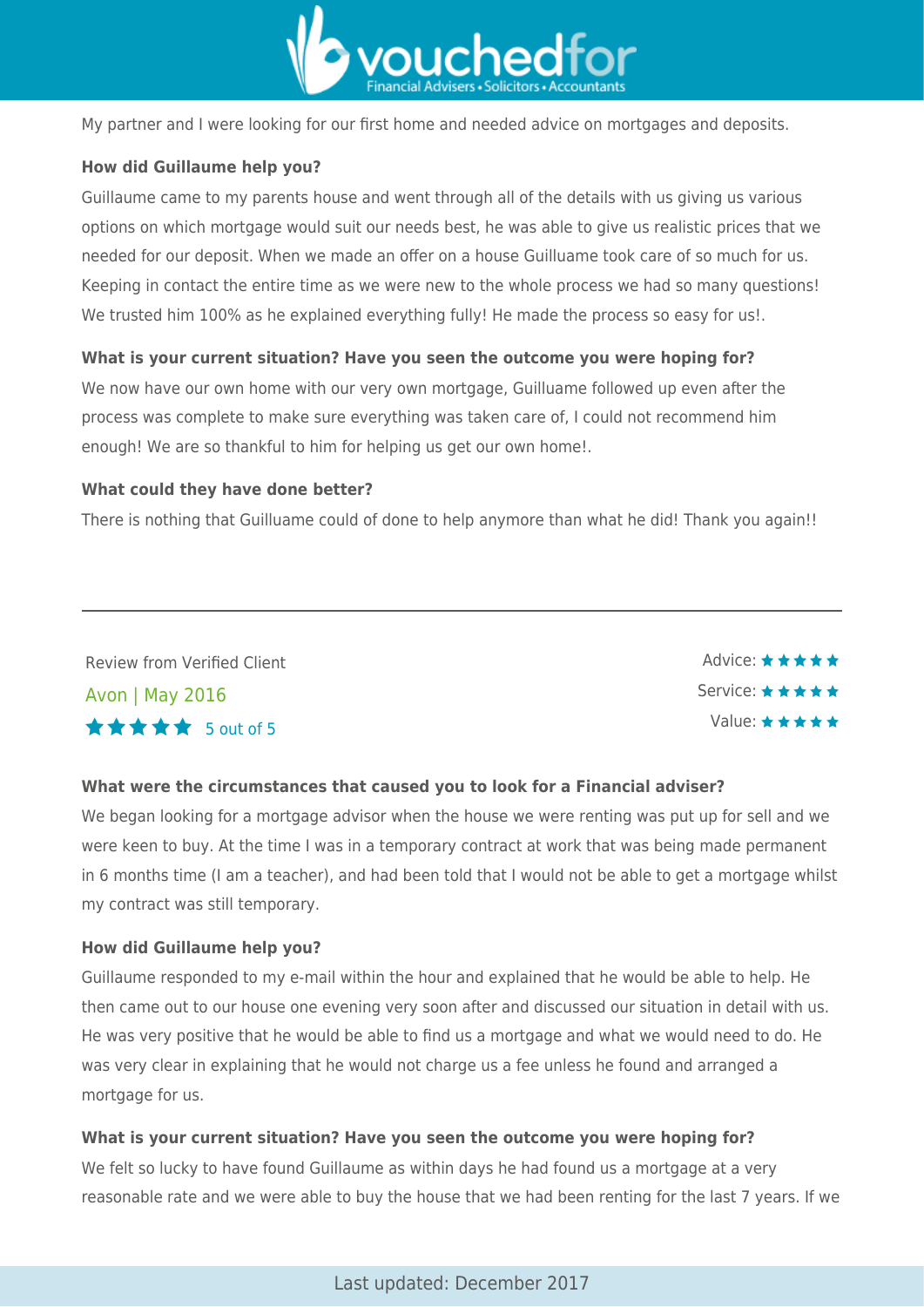

hadn't have contacted him I'm not sure this would have happened!.

#### **What could they have done better?**

I honestly cannot think of anything more that Guillaume could have done for us! He went above and beyond what I would have expected a mortgage advisor to do and we are very grateful for his advice and support.

Review from Verified Client London | March 2016  $\star \star \star \star$  5 out of 5

Advice: ★★★★★ Service: ★ ★ ★ ★ ★ Value:  $\star \star \star \star \star$ 

#### **What were the circumstances that caused you to look for a Financial adviser?**

I was a first time buyer looking for a mortgage and general advise on purchasing my first home.

#### **How did Guillaume help you?**

Guillaume found a number of mortgages available to my husband and myself and made the whole process very simple from start to finish. He also offered advice on life insurance too.

#### **What is your current situation? Have you seen the outcome you were hoping for?**

Yes! We agreed a mortgage quickly and purchased (and moved into) our first property within 2 months! We were amazed at how quickly Guillaume managed to get everything together for us, especially as first time buyers.

#### **What could they have done better?**

I didn't have any problems with the service given at all. Guillaume was on top of everything and sent us gentle reminders if we hadn't sent over the correct paper work. He was on top of everything

Review from Verified Client Gloucestershire | March 2016 5 out of 5

Advice: \* \* \* \* \* Service: \* \* \* \* \* Value:  $\star \star \star \star \star$ 

**What were the circumstances that caused you to look for a Financial adviser?** Re mortgage of existing property.

**How did Guillaume help you?**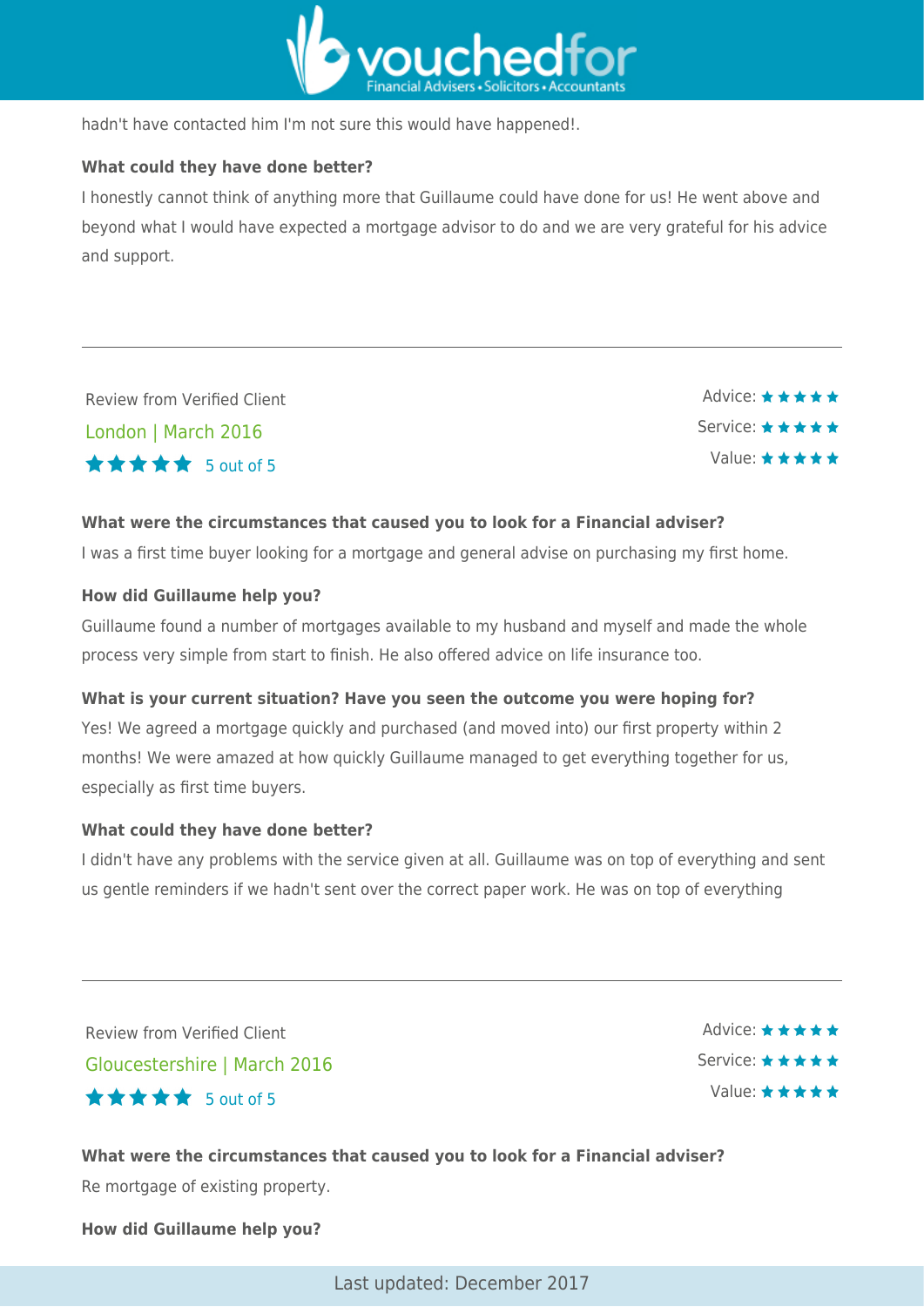

he advised on the best, most approriate products for our re mortgage.

**What is your current situation? Have you seen the outcome you were hoping for?** Yes.

#### **What could they have done better?**

Nothing. All advice and follow up was given in a timely fashion.

Review from Verified Client Cambridgeshire | March 2016 4.3 out of 5



#### **What were the circumstances that caused you to look for a Financial adviser?**

I was looking for a Mortgage for a house purchase in Cambridge, UK. My wife and I had just returned from living overseas for 5 years and we were both changing jobs, which meant that it was harder to find a lender than on a previous house purchase, so we contacted Guillaume Keirle for advice.

#### **How did Guillaume help you?**

He quickly and efficiently identified a competitive mortgage that met our circumstances and needs. He helped us navigate the process and jargon and was responsive.

#### **What is your current situation? Have you seen the outcome you were hoping for?**

Yes, we quickly found a mortgage that suited our needs and a lender, which initially appeared difficult given our changing circumstances and the fact that we'd been living outside the UK for sometime.

#### **What could they have done better?**

Perhaps discussed a broader number of possible options, but in reality it seems that in our circumstances there weren't that many possible lenders to discuss.

Review from Verified Client Warwickshire | March 2016  $\star \star \star \star$  5 out of 5

Advice:  $\star \star \star \star \star$ Service: ★★★★★ Value:

**What were the circumstances that caused you to look for a Financial adviser?**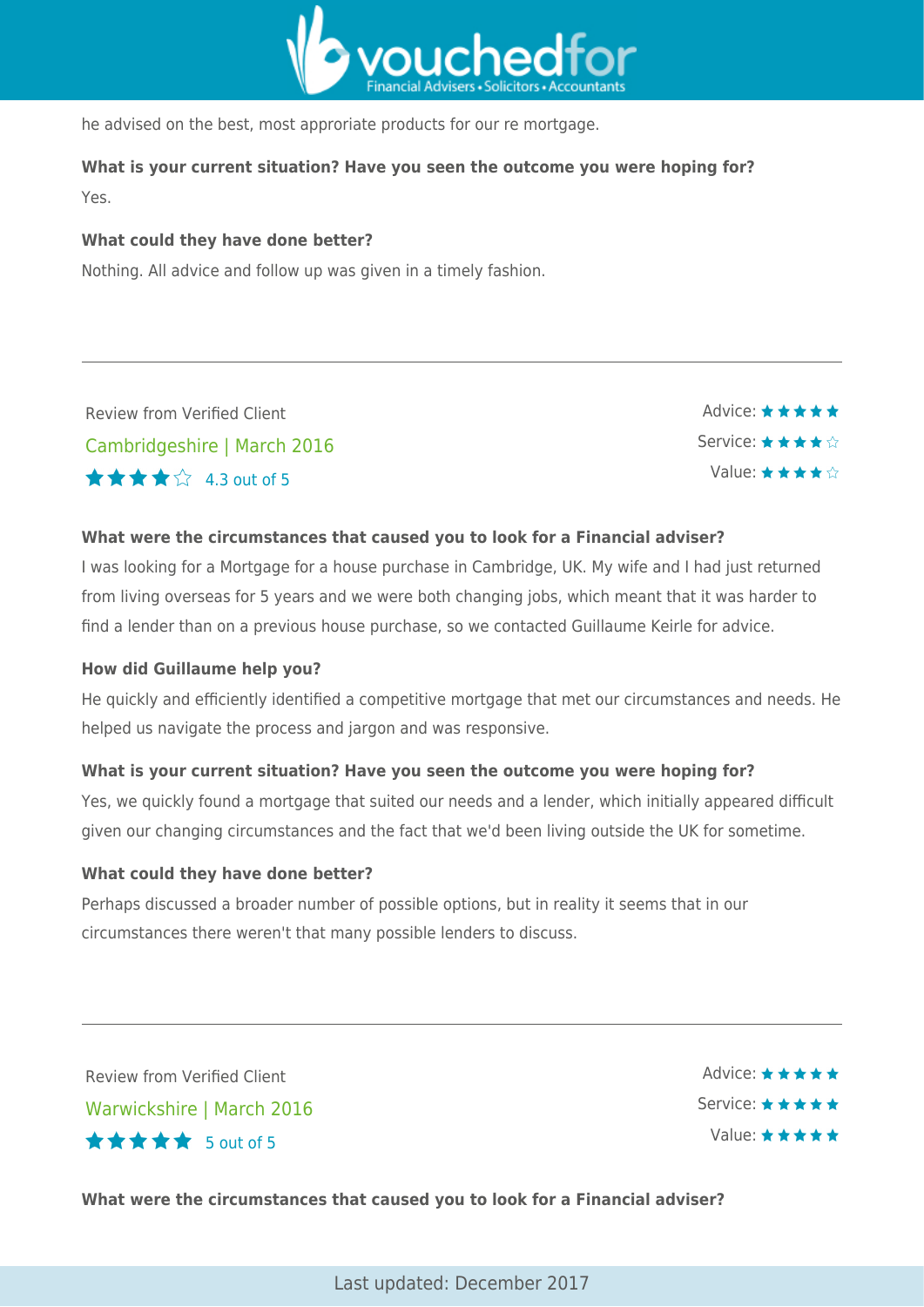

Mortgage advice.

#### **How did Guillaume help you?**

Provided advice on mortgage options.

**What is your current situation? Have you seen the outcome you were hoping for?** Yes.

**What could they have done better?** Nothing of note

Review from Verified Client Somerset | March 2016  $\star \star \star \star$  5 out of 5

Advice: ★★★★★ Service: ★ ★ ★ ★ ★ Value:  $\star \star \star \star \star$ 

#### **What were the circumstances that caused you to look for a Financial adviser?**

We were looking to remortgage a property and also get advice on a mortgage on a new property.

#### **How did Guillaume help you?**

Our financial circumstances were not ideal for getting a mortgage but Guillaume managed to get both mortgages sorted for us easily.

#### **What is your current situation? Have you seen the outcome you were hoping for?**

Both mortgages were sorted easily and he is now helping us with income protection.

Review from Verified Client

Avon | March 2016 5 out of 5

Advice: ★★★★★ Service: ★★★★★ Value: \* \* \* \* \*

#### **What were the circumstances that caused you to look for a Financial adviser?**

We were looking for help with arranging a Mortgage so that we could purchase our first home.

#### **How did Guillaume help you?**

Guillaume helped us to arrange the best Mortgage that we could afford at an extremely competitive rate. Furthermore, he was very helpful in explaining all the different terms and conditions that apply to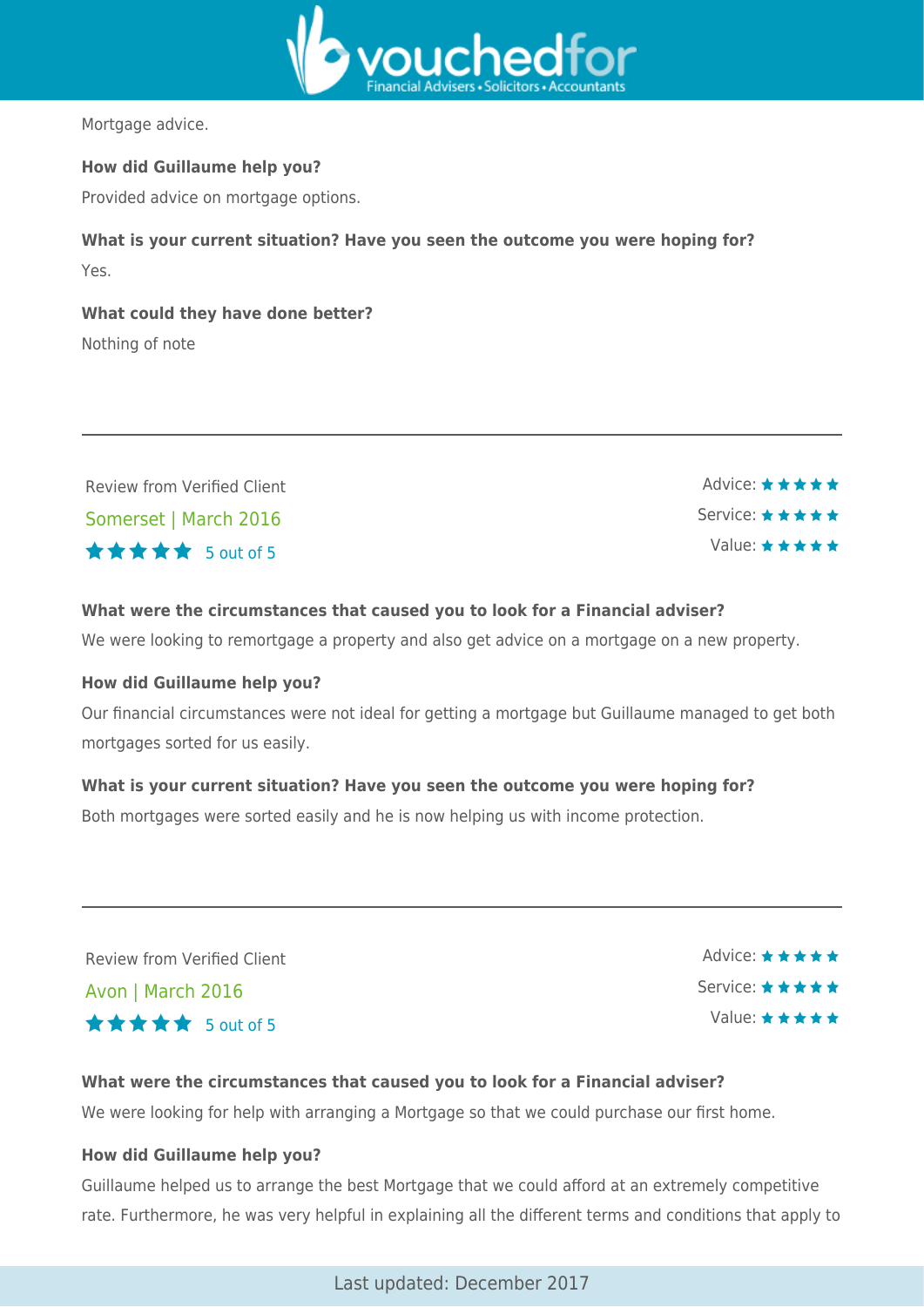

the various types of mortgage, and how each one would work in practice so we could get the mortgage which best fitted our circumstances. He was very polite, friendly, prompt and efficient and made the whole process as easy as possible for us/.

**What is your current situation? Have you seen the outcome you were hoping for?** Yes - we got a really good deal on our Mortgage and he made everything very easy and straight forward for us.

## **What could they have done better?**

Nothing, everything was very good.

Review from Verified Client Monmouthshire | March 2016  $\star \star \star \star$  5 out of 5

Advice: ★★★★★ Service: ★★★★★ Value: ★★★★★

#### **What were the circumstances that caused you to look for a Financial adviser?**

The need to protect my family and business if the worst were to happen to me.

#### **How did Guillaume help you?**

Guilluame pointed out innovative ways to ensure that my business and income would continue if I were to a pass away or unable to work through illness. The result being complete piece of mind that my family are financially taken care of if I am no longer able to do so.

# **What is your current situation? Have you seen the outcome you were hoping for?** Yes!.

#### **What could they have done better?**

Nothing, always available and made everything simple to understand.

Review from Verified Client Warwickshire | March 2016  $\star \star \star \star$  5 out of 5

Advice:  $\star \star \star \star \star$ Service: \* \* \* \* \* Value: \* \* \* \* \*

**What were the circumstances that caused you to look for a Financial adviser?**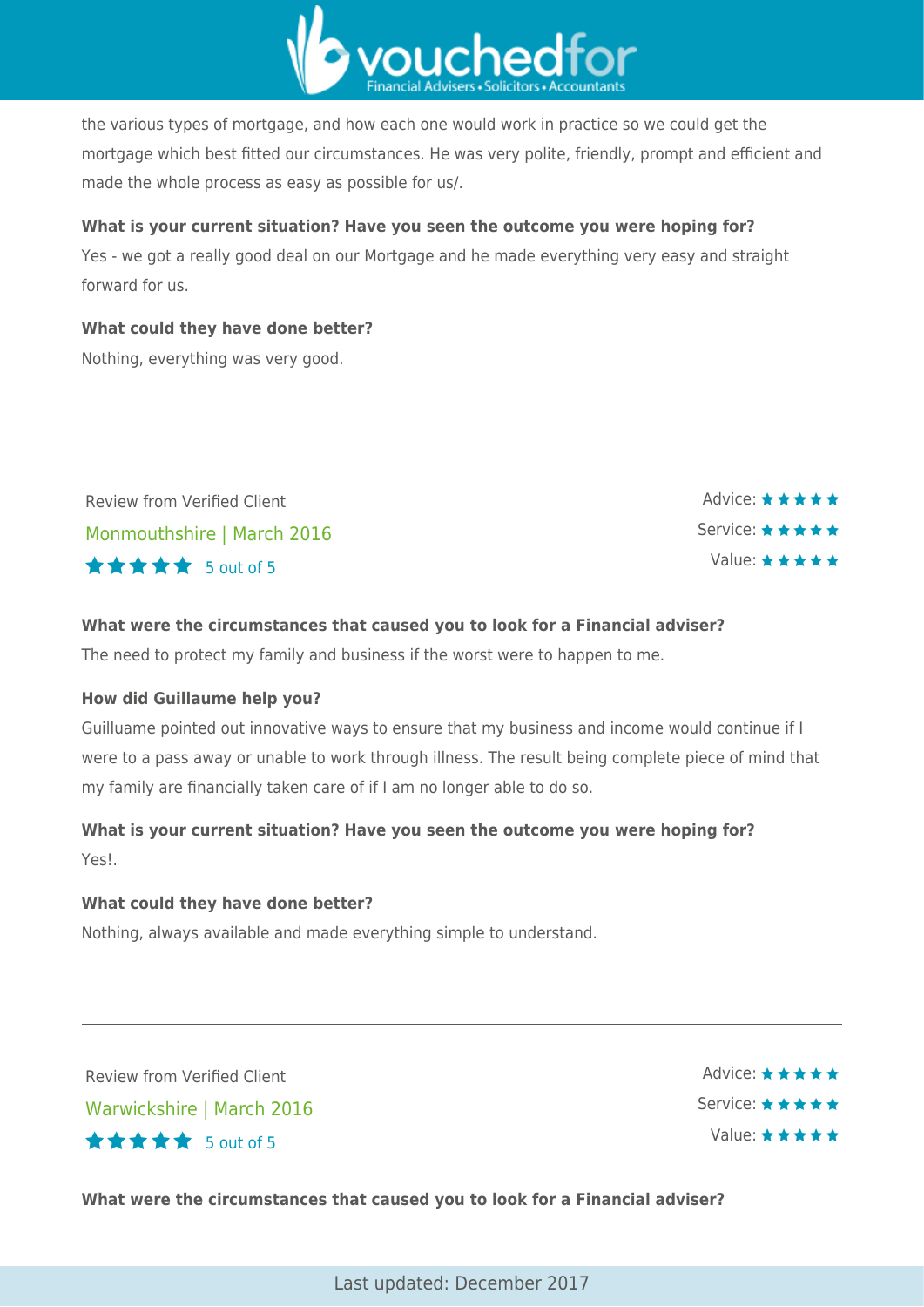

Purchasing a house.

#### **How did Guillaume help you?**

Mortgage and insurance options. Supported with the purchase process.

#### **What is your current situation? Have you seen the outcome you were hoping for?**

Absolutely, extremely happy with the service.

**What could they have done better?** Nothing of note.

| Review from Verified Client | Advice: $\star \star \star \star \star$ |
|-----------------------------|-----------------------------------------|
| Avon   March 2016           | Service: ★★★★★                          |
| <b>★★★★★</b> 5 out of 5     | Value: $\star \star \star \star \star$  |
|                             |                                         |

#### **What were the circumstances that caused you to look for a Financial adviser?**

We were first time buyers and not sure where to start that was when Guillaume was recommended.

#### **How did Guillaume help you?**

He gave us great advice on the housing market and was able to seek out the most suitable mortgage for our circumstances.

#### **What is your current situation? Have you seen the outcome you were hoping for?**

Yes he is very efficient and professional.

#### **What could they have done better?**

Nothing, Guillaume has answered any queries that we have had without hesitating and has made our first house buying experience very straight forward

Review from Verified Client

Avon | March 2016  $\star \star \star \star$  5 out of 5

Advice: ★★★★★ Service: ★★★★★ Value:  $\star \star \star \star \star$ 

**What were the circumstances that caused you to look for a Financial adviser?** We werelooking to buy a new house.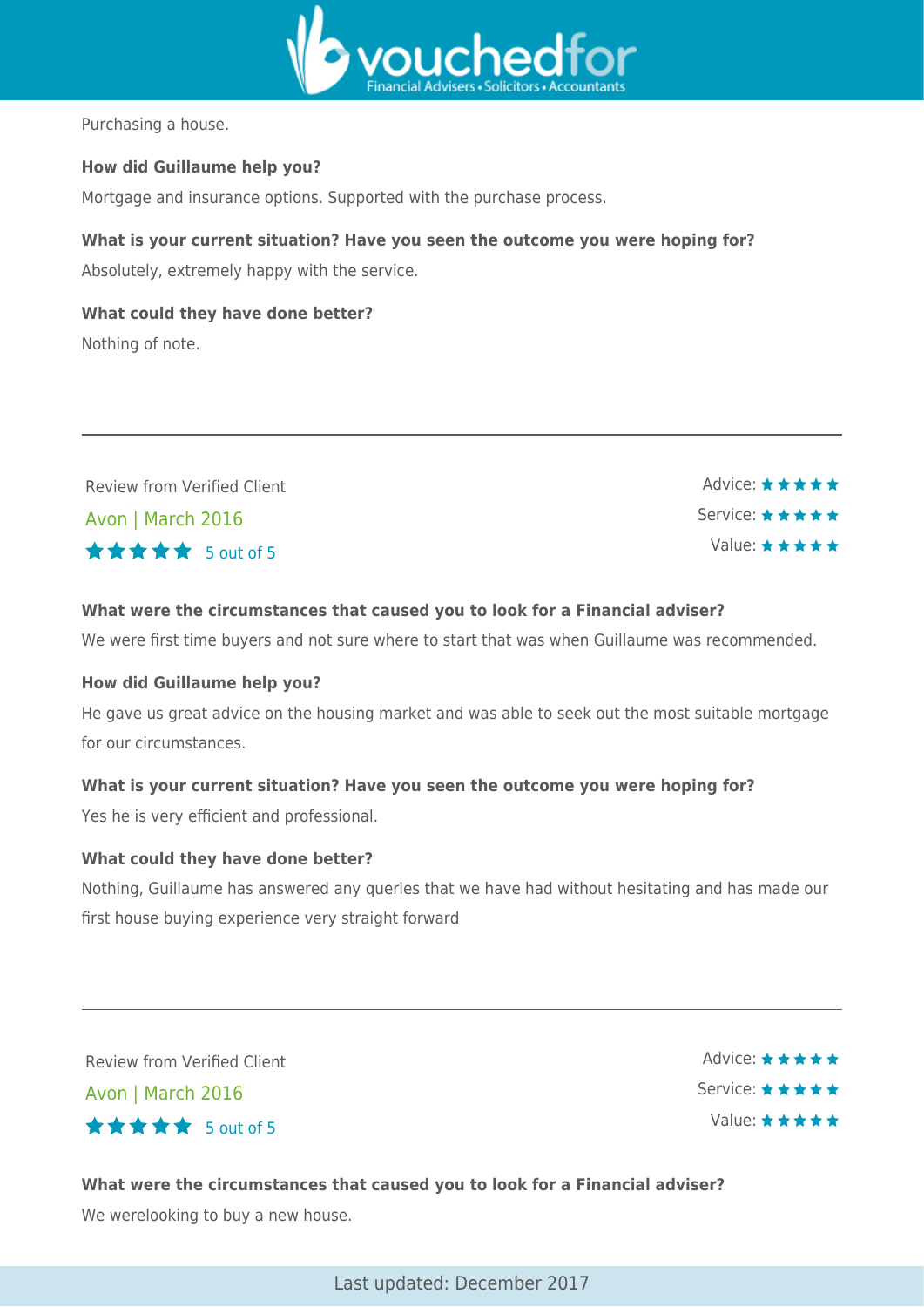

#### **How did Guillaume help you?**

I can honestly say that through the whole process of moving home Guillaume was not just a financial adviser he was also a great support in helping us make decisions. We found him to be honest, polite and respectful in our transactions. He gave clear concise information finding the best deal for us. He came to our home at a time that was convenient for us (6pm). He even helped whilst he was on holiday when our first property fell through. At all times Guillaume clearly explained what we needed to do, where we were in the process and helped us when we were confused. I genuinely cannot recommend him enough. I am happy to say that he really is outstanding in his service.

#### **What is your current situation? Have you seen the outcome you were hoping for?**

We now live in happy land, well most of the time. Very pleased with the outcome and the part that Guillaume played in that outcome.

**What could they have done better?** Nothing

Review from Verified Client Somerset | February 2016 5 out of 5



# **What were the circumstances that caused you to look for a Financial adviser?**

We were looking for advice on mortgages in our slightly unusual circumstances.

#### **How did Guillaume help you?**

Guillaume was very helpful and efficient with getting back to us with all of the information we required. We understood what we needed to do and how we needed to go about it.

#### **What is your current situation? Have you seen the outcome you were hoping for?**

We were delighted with the overall outcome and I am certain that this wouldn't have been possible with the help, support and advice we received from Guillaume.

Review from Verified Client Somerset | January 2016  $\star \star \star \star$  5 out of 5

Value: ★★★★★ Service: \* \* \* \* \* Advice: ★★★★★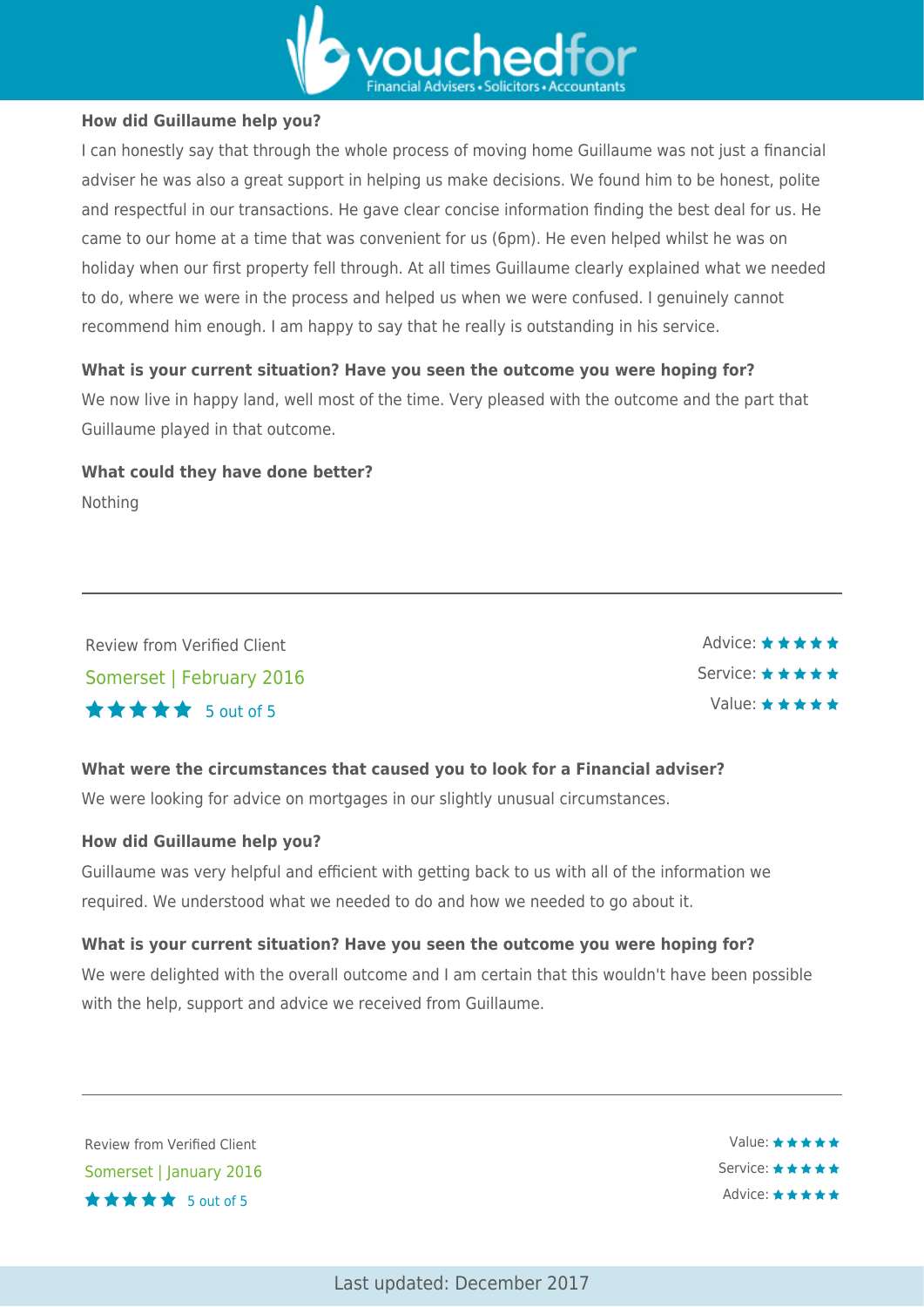

#### **What were the circumstances that caused you to look for a Financial adviser?**

We required help in purchasing our first home.

#### **How did Guillaume help you?**

He helped guide us through the process, easing the stress of finding a good mortgage deal and the insurance for our new home.

#### **What is your current situation? Have you seen the outcome you were hoping for?**

Guillaume was very professional and full of good advice. Frankly I don't know what we would have done without him.

| <b>Review from Verified Client</b> | $\overrightarrow{A}$ dvice: $\star \star \star \star \star$ |
|------------------------------------|-------------------------------------------------------------|
| Somerset   November 2015           | Service: $\star \star \star \star \star$                    |
| <b>★★★★★</b> 5 out of 5            | Value: $\star \star \star \star \star$                      |

# **What were the circumstances that caused you to look for a Financial adviser?** Moving house.

#### **How did Guillaume help you?**

Guillaume researched a mortgage for us along with contents insurance.

#### **What is your current situation? Have you seen the outcome you were hoping for?**

We were delighted with the solutions that Guillaume found for us and we have subsequently moved into our new home.

#### **What could they have done better?**

Nothing. Guillaume has always been available, even out of hours, when we've needed him. He was friendly, approachable, knowledgeable and efficient.

Review from Verified Client London | September 2015 4.7 out of 5

Advice: ★★★★★ Service: ★★★★★ Value: ★★★★☆

**What were the circumstances that caused you to look for a Financial adviser?**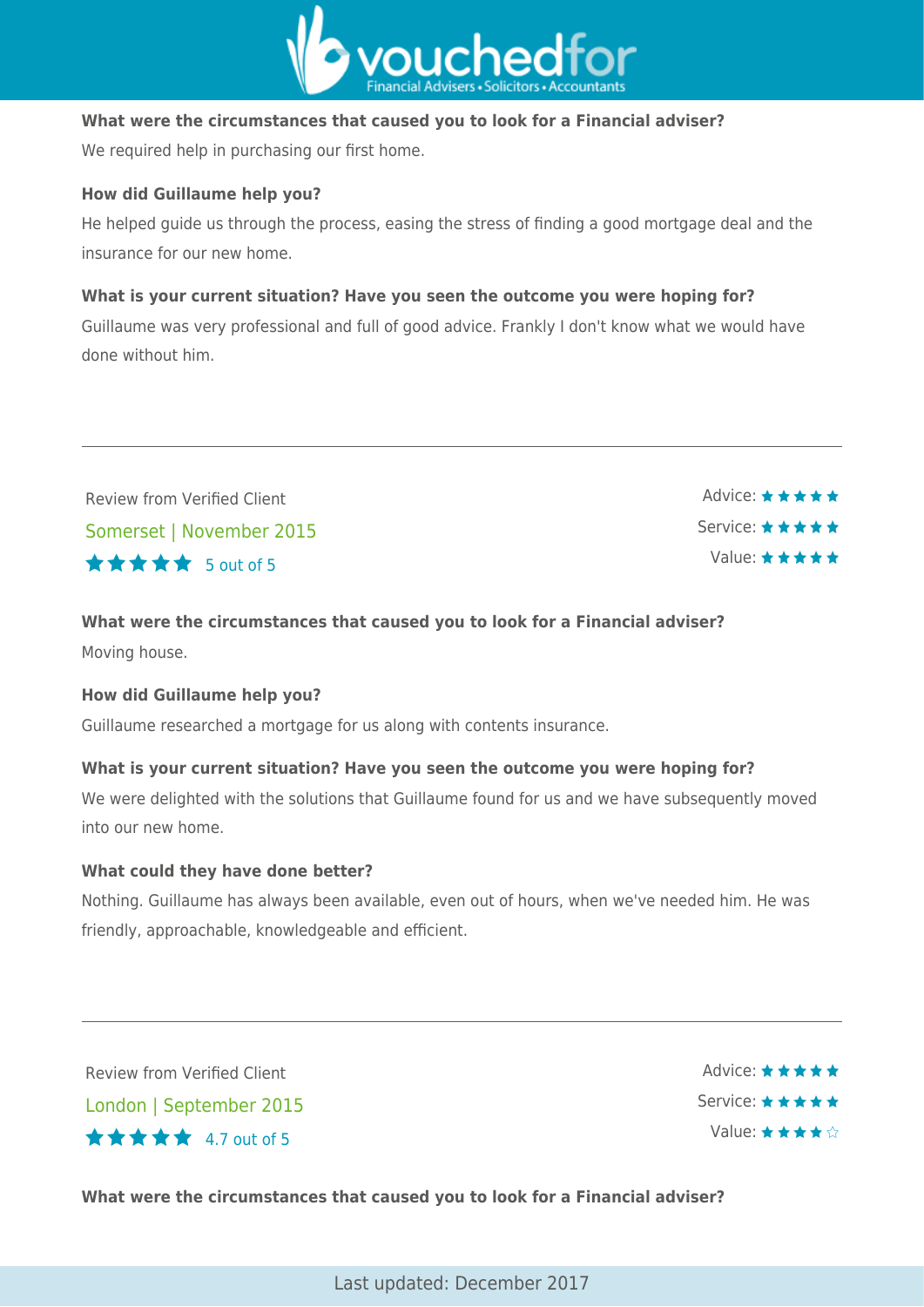

Remortgage.

**How did Guillaume help you?**

Competent advice.

#### **What is your current situation? Have you seen the outcome you were hoping for?**

All processed very smoothly.

Review from Verified Client Avon | September 2015  $\star \star \star \star$  5 out of 5

Service: \* \* \* \* \* Advice: \* \* \* \* \* Value: \* \* \* \* \*

#### **What were the circumstances that caused you to look for a Financial adviser?**

First time buyers so didnt have a clue what to do.

#### **How did Guillaume help you?**

We cannot recommend guillaume highly enough! From start to finish he has made everything so simple, as me and my wife were first time buyers we did not have a clue what to expect or how we could get a mortgage! Guillaume made everything so easy and understandable! Within 2 days of meeting us he had done everything and got us a really good mortgage. Also he was able to meet us at times that suited us due to our working hours which was really helpfull.I recommend anyone who is looking for help with a mortgage to look no further and contact guillaume straight away.

**What is your current situation? Have you seen the outcome you were hoping for?** Yes definetly.

# **What could they have done better?** Nothing at all!

Review from Verified Client Avon | September 2015  $\star \star \star \star$  5 out of 5

Advice: ★★★★★ Service: \* \* \* \* \* Value: \* \* \* \* \*

**What were the circumstances that caused you to look for a Financial adviser?**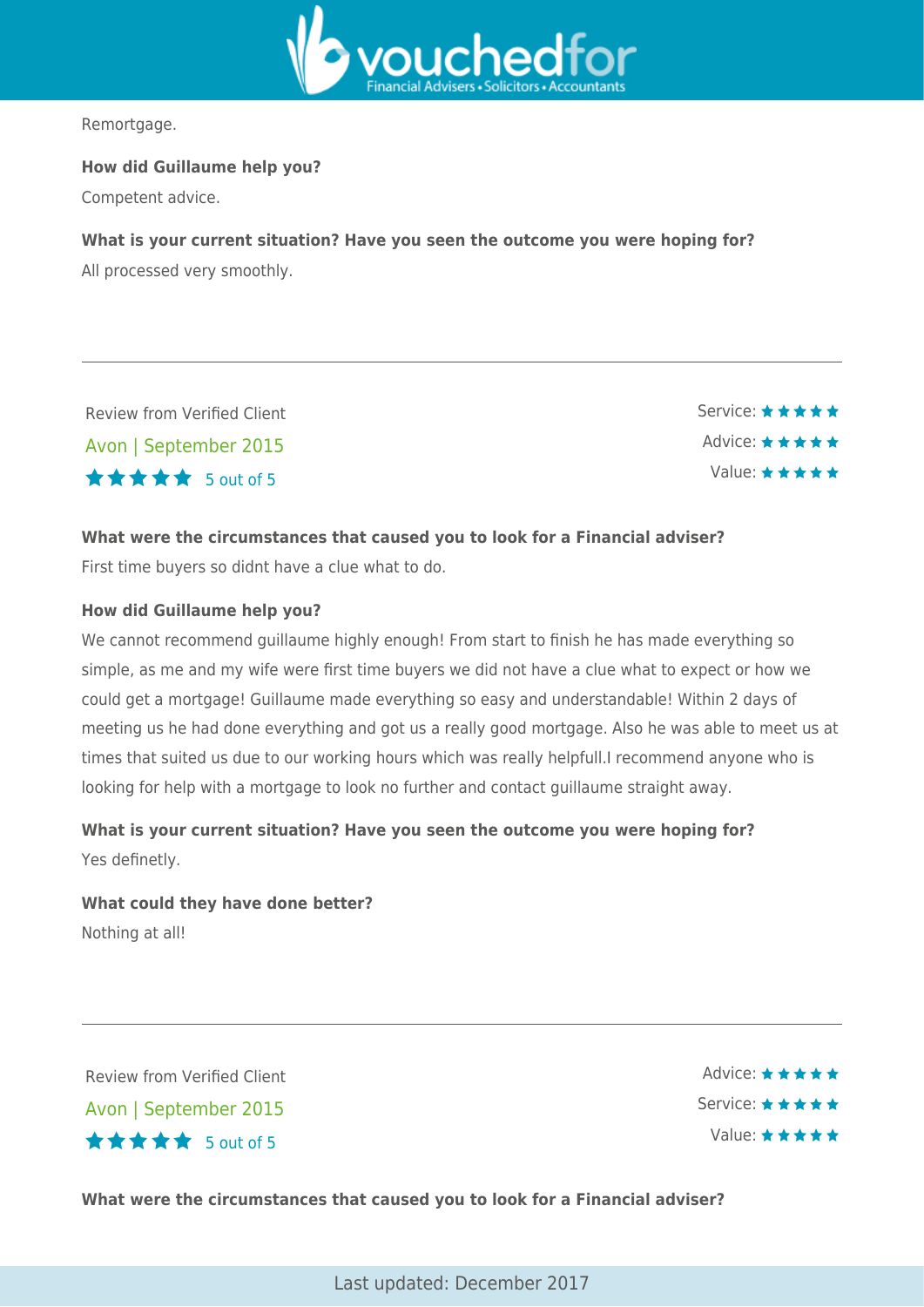

Required advice on mortgage as we were totally ignorant about if we were able to get one and if so how.

#### **How did Guillaume help you?**

Guillaume was able to come to our home and carry out a thorough fact find that told us how much we could borrow and the best rate we could get that was appropriate for us.Guillaume was flexible and was able to see us on evenings and weekends which was really useful as my partner and I work shifts and it's not always possible to be around at the same time within office hours. he also constantly kept on eye on interest rates and was able to get us the best rate available.

#### **What is your current situation? Have you seen the outcome you were hoping for?**

We are now have the keys to our own home. So it's the best outcome possible.

#### **What could they have done better?**

It's hard to say what could have been done differently.

Review from Verified Client Avon | June 2015  $\star \star \star \star$  5 out of 5

Advice: ★★★★★ Service: \* \* \* \* \* Value:  $\star \star \star \star \star$ 

#### **What were the circumstances that caused you to look for a Financial adviser?**

I am a first time buyer and needed advice on almost everything that comes with getting a mortgage. Guillaume was fantastic. Always at hand with advice and excellent advice at that.

#### **How did Guillaume help you?**

He gave me a good overview of what is available, what I should be careful about, how to budget, what mortgage to take and which bank to select.

# **What is your current situation? Have you seen the outcome you were hoping for?** I am buying, very happy.

Review from Verified Client Avon | June 2015 5 out of 5

Advice: ★★★★★ Service: ★★★★★ Value: \* \* \* \* \*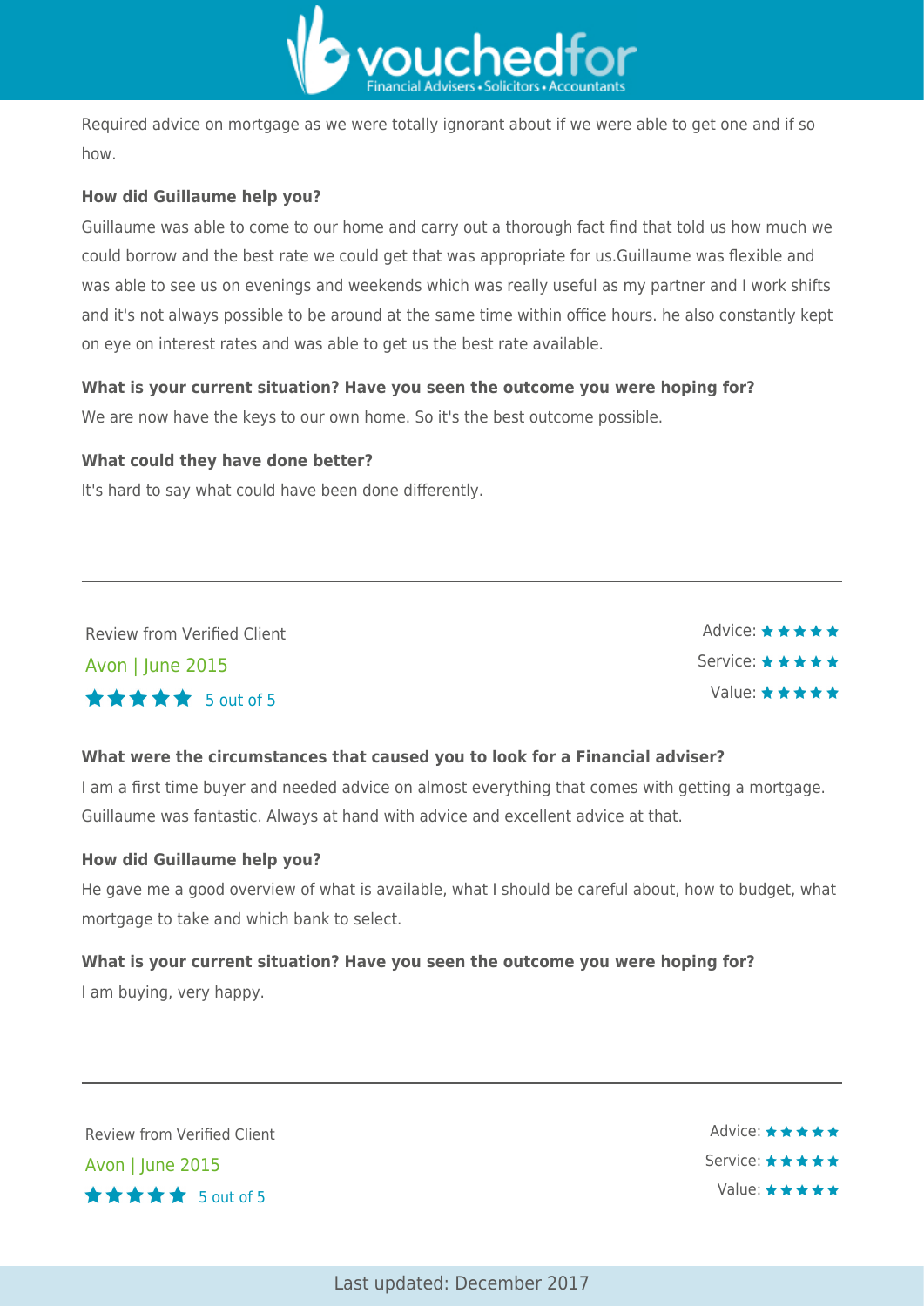

Guillaume contacted us very quickly after our initial query through this website and offered a personal face-to-face meeting in our home, which no other advisor that we also approached offered. From the start to the end of the process Guillaume has been clear, thorough, methodical and very approachable which has been greatly appreciated by us as first time buyers. He has always responded to our queries quickly, whether by email or phone, and has always provided us with comprehensible guidance and information. We cannot recommend him highly enough: we will certainly point any of our friends and family in his direction if they are also looking for mortage advice and we will not hesitate to contact him again in the future if we need further financial advice in regards to buying a home.

#### **What could they have done better?**

There is nothing we could suggest that would improve the services that Guillaume has offered.

Review from Verified Client Avon | June 2015 5 out of 5

Advice: ★★★★★ Service: \* \* \* \* \* Value: ★★★★★

We have nothing but praise for Guillaume, he contacted us within hours of us leaving an enquiry. Quickly made an appointment and set about a fairly complex requirement, the level of communication was exemplary and Guillaume set about the task in a methodical and timely manner keeping us informed every step of the way.We have used a number of financial advisers over the years and Guillaume is simply head and shoulders above all of them, and we would have absolutely no hesitation in giving him our strongest recommendation, in fact we have, and they also are delighted with the level of service.

#### **What could they have done better?**

I can offer no constructive suggestions as everything Guillaume has done for us has been perfect.

Review from Verified Client Avon | May 2015 5 out of 5

Advice:  $\star \star \star \star \star$ Service: ★ ★ ★ ★ ★ Value: \* \* \* \* \*

I chose Guillaume after reading his other glowing reviews and I can say he truly lives up to his reputation. He was calm and reassuring when I initially spoke to him on the phone and after hearing i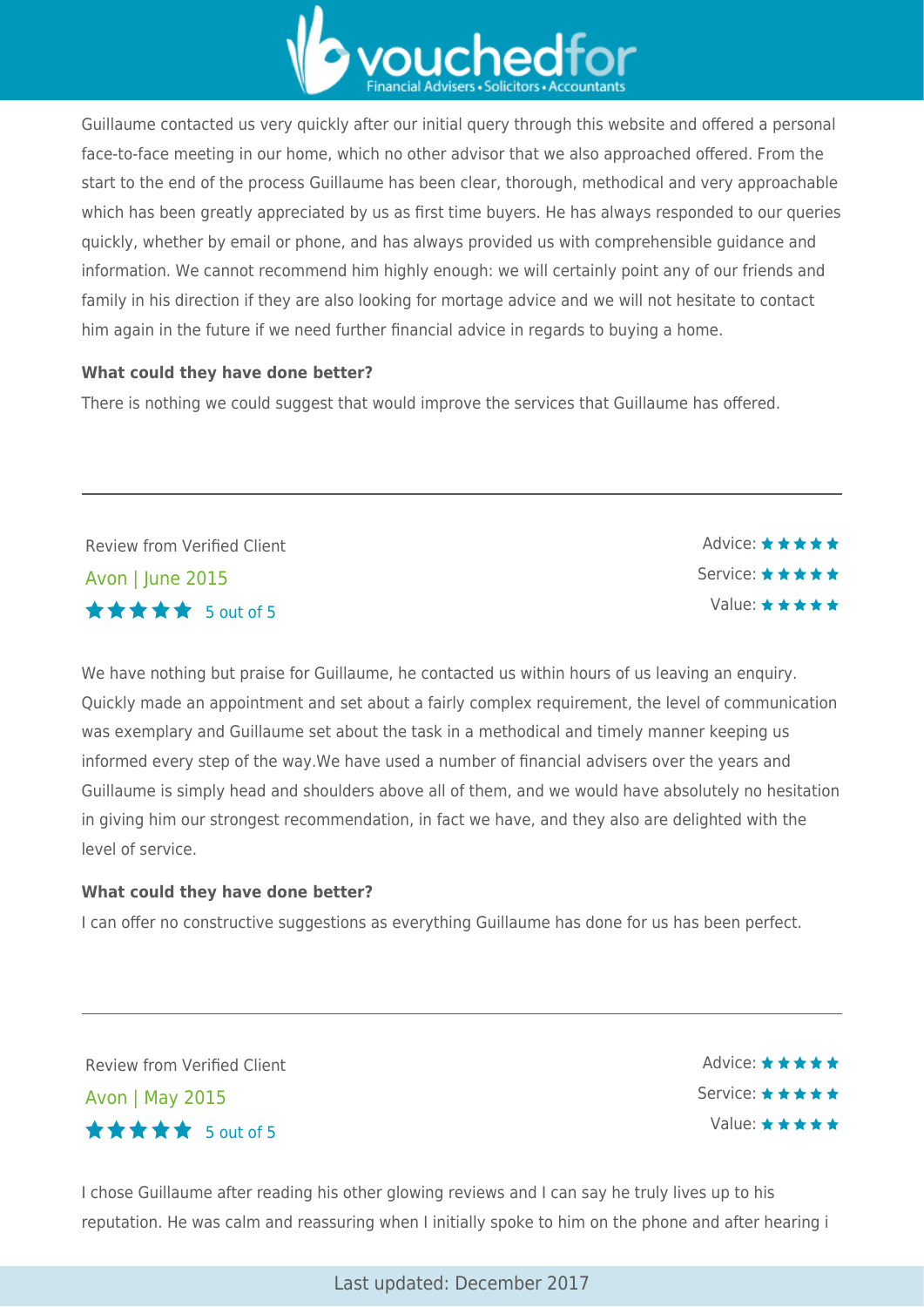

had already been turned down twice for a re-mortgage went through a few figures and quickly reassured me he was confident he would be able to help.Sure enough 6 weeks after our first contact, we have a new mortgage and feel a lot happier with our financial situation. Guillaume remained in constant contact throughout the process and often contacted the relevant parties on my behalf without being asked. I have no hesitation in recommending him.

#### **What could they have done better?**

The service offered was outstanding.

Review from Verified Client Avon | April 2015 5 out of 5

Guillaume has been fantastic in helping us with our extremely complex finances and mortgage process. He has also simplified the process of gaining life and buildings insurance and given us great advice on many financial matters. Guillaume is a lovely guy, really friendly, helpful and flexible but also really professional and responds immediately at any time of day or night. He has saved us a lot of money but more importantly he has saved us a lot of stress by working tirelessly with banks and other companies to find solutions to various issues. We both work long days and Guillaume fit our meetings around our busy lives. Getting Gui's help was the best financial decision we have ever made. We will definitely use his services again next time and would highly recommend him.

#### **What could they have done better?**

I just feel sorry for his wife as he is always available to his clients at unsociable hours.

Review from Verified Client Avon | March 2015  $\star \star \star \star$  5 out of 5

Advice: ★★★★★ Service: \* \* \* \* \* Value: ★★★★★

Advice:  $\star \star \star \star \star$ Service: \* \* \* \* \*

Value:  $\star \star \star \star \star$ 

Guillaume is an excellent adviser who will endeavor to deliver you the best solution for getting a mortgage which suites your needs and circumstances. Guillaume is very approachable and provides excellent costumer service.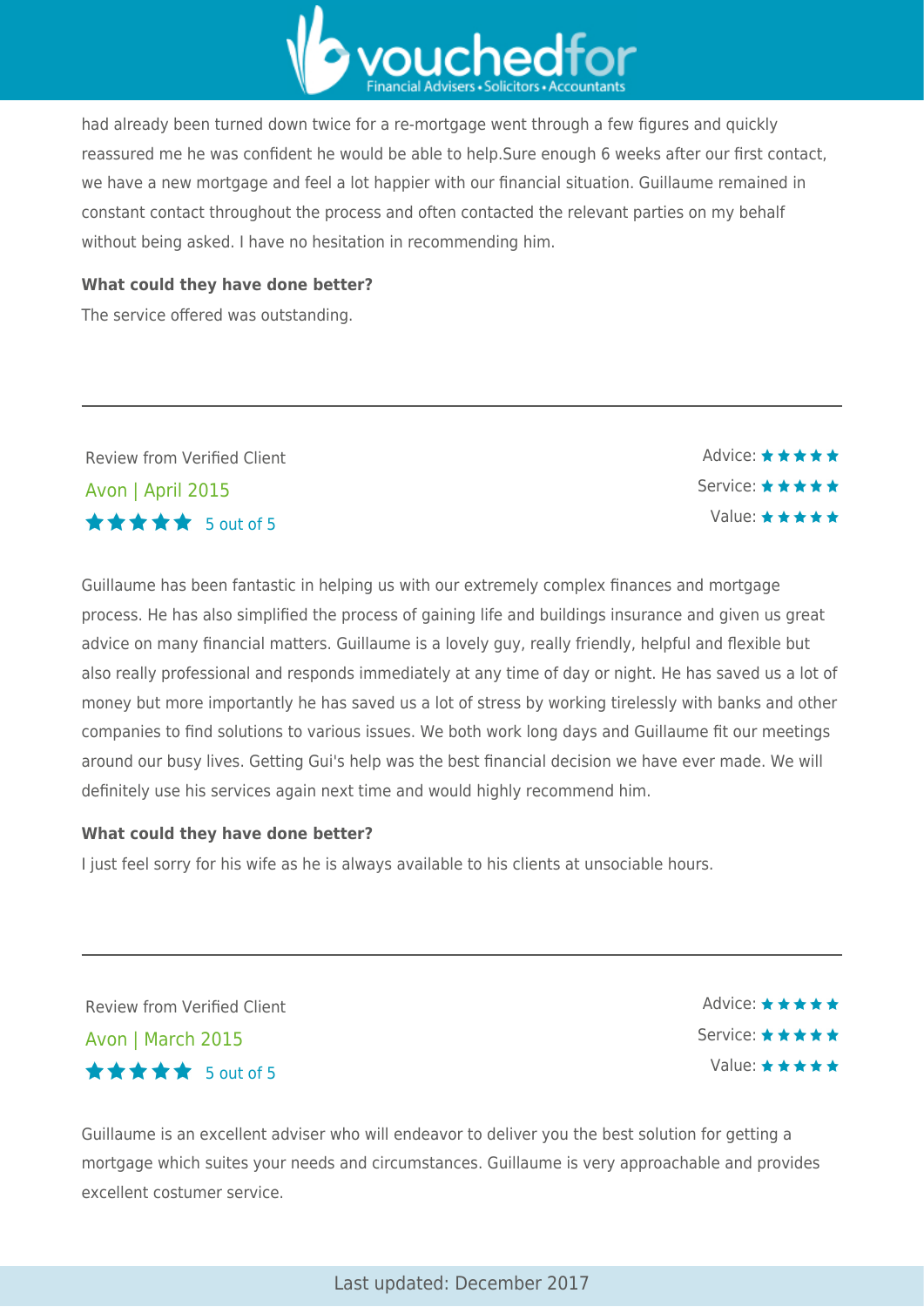

#### **What could they have done better?**

No suggestions

Review from Verified Client Avon | March 2015  $\star \star \star \star$  5 out of 5

As someone with no head for facts or figures, the personal service Guillame provided was invaluable to me. The home visits were especially useful in this respect as this meant Guillame could help me find all the relevant documents and I felt more confident having him go through all the mortgage application information with me in person. The home visit was also really convenient as with a small child, I had found going into banks to discuss mortgages almost impossible! After the home visit Guillame was always available if I had any further queries as the sale went along.

Review from Verified Client Avon | March 2015  $\star \star \star \star$  5 out of 5

Advice: \* \* \* \* \* Service: \* \* \* \* \*

Advice:  $\star \star \star \star \star$ Service: ★★★★★

Value: \* \* \* \* \*

Thoroughly professional and hugely supportive throughout the whole process. We have always felt well informed and confident that our adviser was doing an excellent job for us.

# **What could they have done better?** Nothing, he has been superb.

Review from Verified Client Avon | February 2015  $\star \star \star \star$  5 out of 5

Advice: ★★★★★ Service: \* \* \* \* \* Value:  $\star \star \star \star \star$ 

Guillaume advised my wife and I in the latter part of last year in regards to mortgage protection after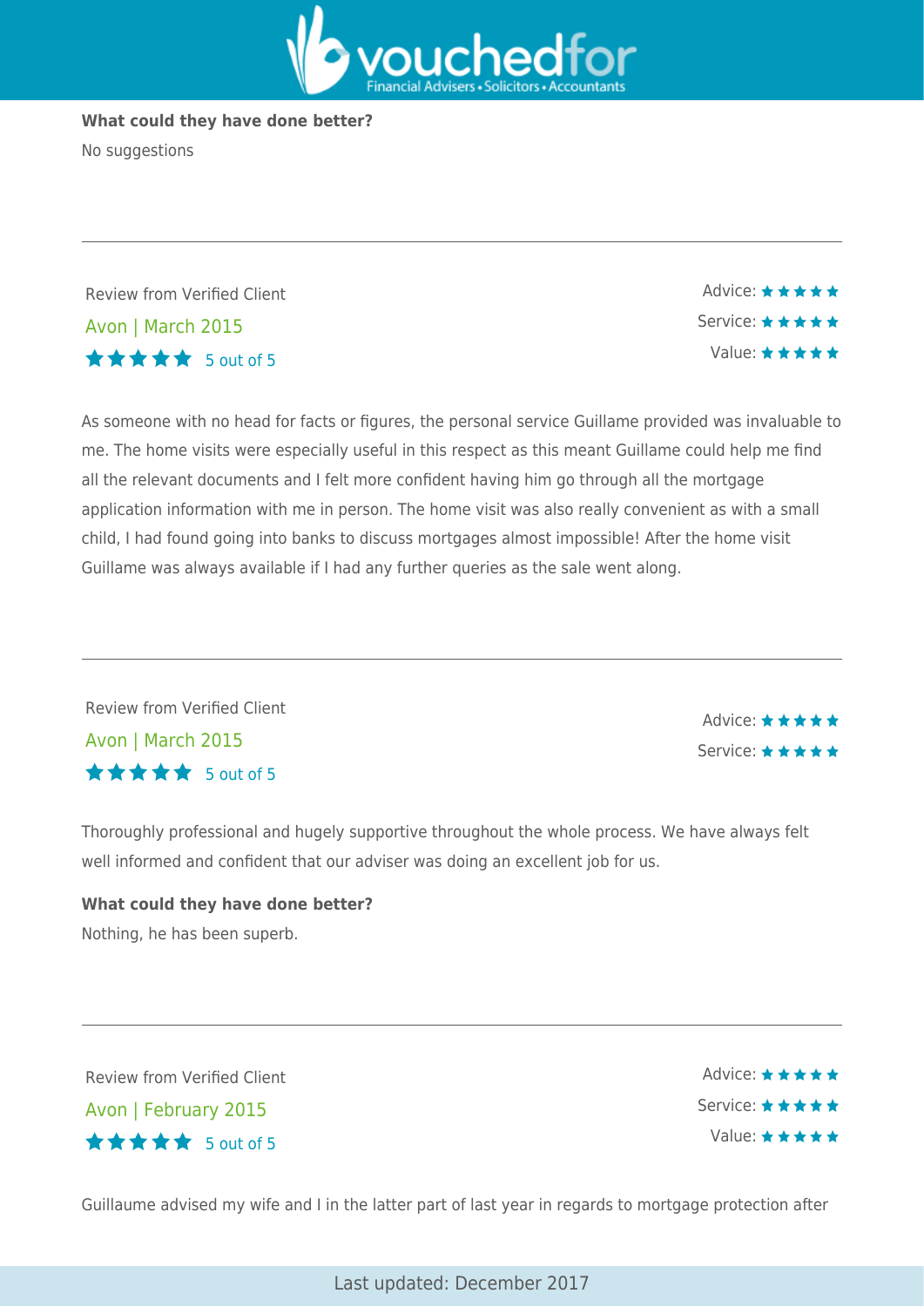

moving house. Not only did Guillaume take the time to run through all the different options available to us, he was really flexible in that he met us in our home in the evening. This was especially helpful as we are a busy family. In terms of the cover, we are very pleased with both policies provided in that they are both really comprehensive and ideal for our needs, which offered us good value for money and peace of mind.

Review from Verified Client Avon | February 2015  $\star \star \star \star$  5 out of 5

Advice: ★★★★★ Service: ★★★★★ Value: ★★★★★

I came to Guillaume with a very complicated financial situation, involving not only myself but other family members He was simply outstanding in not only listening to my needs, but in asking all the right questions to ensure that I had fully understood what my needs were, and how these fitted into my wider financial planning. I was astounded at the level of care he showed and his attention to detail, and his responsiveness (and patience) when my circumstances changed and plans had to be redrawn or altered at short notice. He never pushed for closing a deal: instead, he set out clearly and patiently the range of options, talked through the pros and cons, and left me in a position where I was able to make the decision based on his clear and full recommendations. At all stages I felt informed and part of the process, and I am exceptionally grateful for the support Guillaume provided. He always went beyond the call of duty, meeting regularly in person and on the phone, and with instant email contact. I simply cannot recommend him highly enough for the quality of advice, the value for money, and the outstanding service he provides.

Review from Verified Client London | February 2015  $\star \star \star \star$  5 out of 5

Advice: ★★★★★ Service: \* \* \* \* \* Value:  $\star \star \star \star \star$ 

Guillaume has provided my wife and I with excellent and ongoing advice over the last 18 months regarding our forthcoming mortgage application, and more recently an application for joint medical + dental cover through the PruHealth Vitality scheme. He is always on hand to provide detailed impartial advice, whilst taking the time to explain things thoroughly so that we are best-placed for decision making.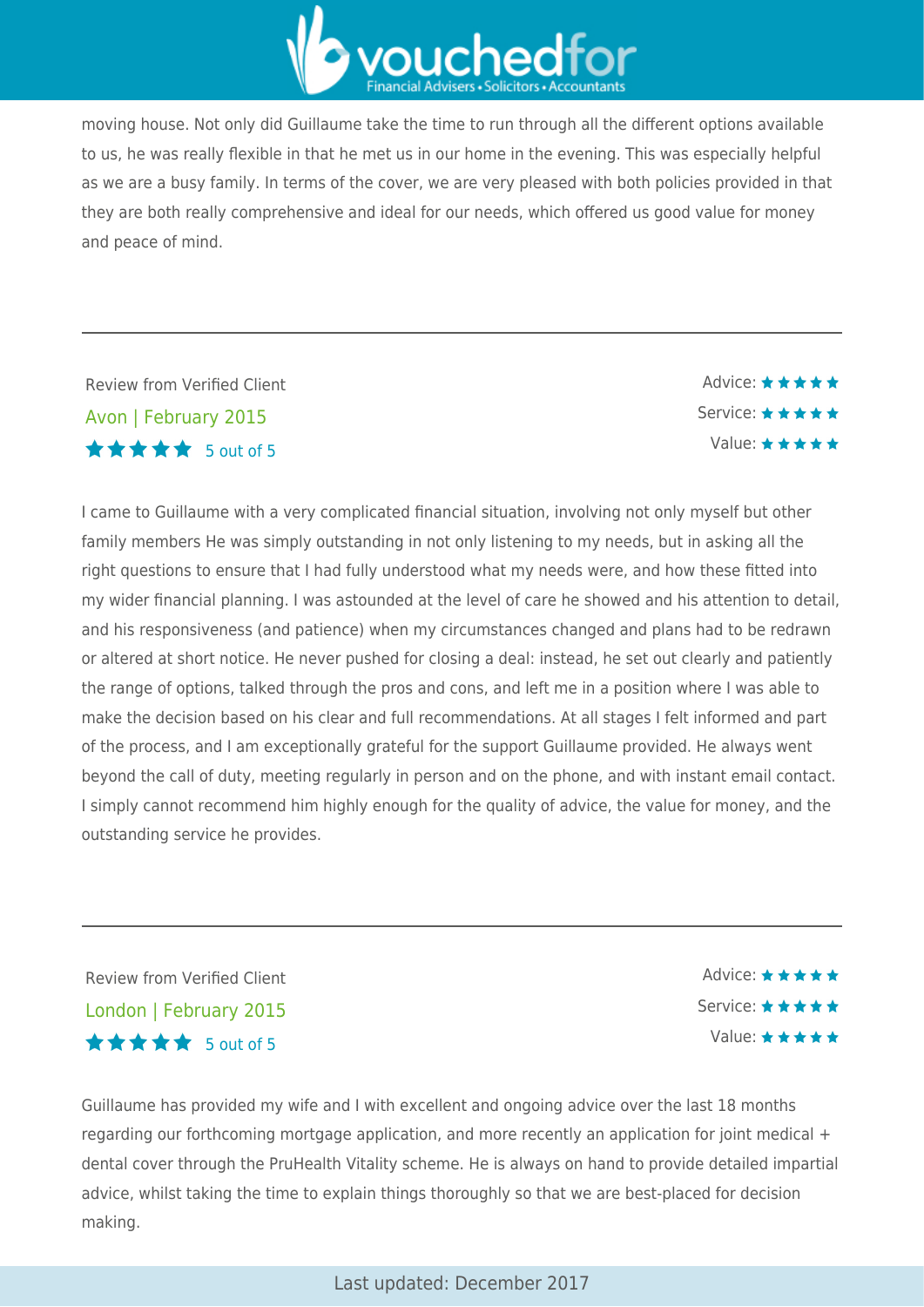vouchedfr

Review from Verified Client Avon | February 2015 5 out of 5

Advice:  $\star \star \star \star \star$ Service: \* \* \* \* \* Value:  $\star \star \star \star \star$ 

Offered an insurance solution particularly well tailored for our needs. Resolved our queries promptly and very effectively.

Review from Verified Client Avon | February 2015  $\star \star \star \star$  5 out of 5

Excellent service and the advice was just what we needed. Delivered in an uncomplicated way that made the options easy to understand and our decisions were therefore far less of a problem for us.

**What could they have done better?** Keep up the excellent service

Review from Verified Client Avon | December 2014 5 out of 5

Home visits, straight advice, impartial

Review from Verified Client . Avon | November 2014 \*\*\*\*\* 5 out of 5

Advice: ★★★★★ Service: ★★★★★ Value: ★★★★★



Advice:  $\star \star \star \star \star$ Service: \* \* \* \* \* Value: \* \* \* \* \*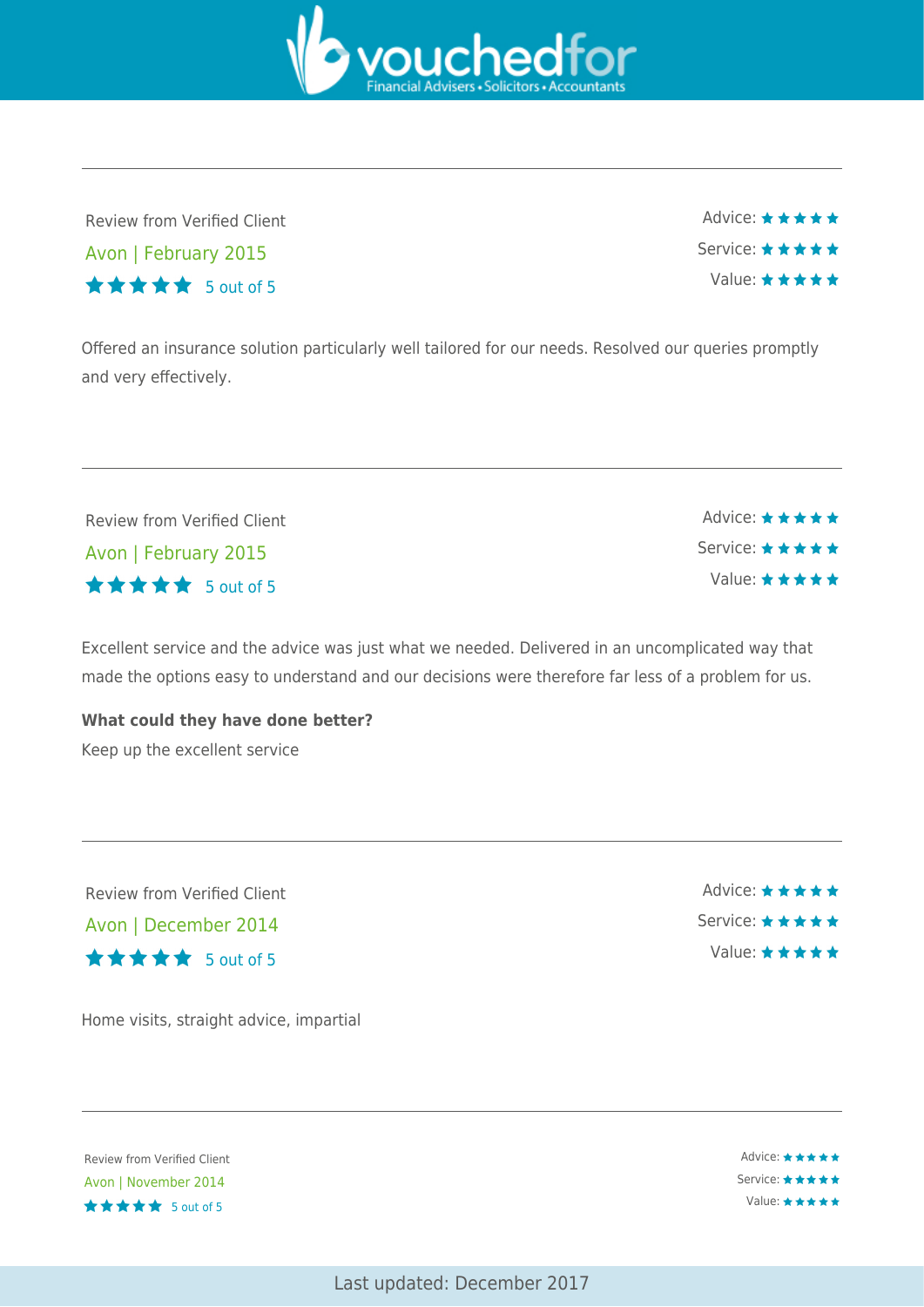

I can't praise Guillaume enough. He has a good knowledge of his industry and took the time to listen to us and understand what we were trying achieve.He was not pushy at all and I didn't ever feel like I was being sold anything. He stayed on the case right up until the end, making calls and sending emails out of hours at evenings and weekends. Everything was tailored around what we needed. The end result was we got the exact mortgage and protection we wanted rather than the product a commision hungry salesman was trying to sell us.The price was extremley reasonable, he charged the exact price he quoted at the start, despite giving us a lot of advice he could have charged extra for.A refreshing change in todays marketplace.I wouldn't hesitate to recommend him.

Review from Verified Client Avon | November 2014 5 out of 5

Guillaume was very useful in the purchase of our house this summer. He found us a great rate - the interest was much lower than other quotes we had recieved. He was quick to respond when we needed his advice and when we needed a mortgage in principle quickly he was able to arrange it the very next day.

Review from Verified Client Avon | October 2014 5 out of 5

Advice: \* \* \* \* \* Service: \* \* \* \* \* Value:  $\star \star \star \star \star$ 

Advice: \* \* \* \* \*

Service: \* \* \* \* \* Value:  $\star \star \star \star \star$ 

Guillaume has excellent knowledge of investments and mortgages and made our first buy to let investment less daunting with his advice. He worked hard finding us the right mortgage and was patient with all our questions and concerns. He has many contacts at his fingertips taking the worry out of getting the best deal and I would recommend him to others.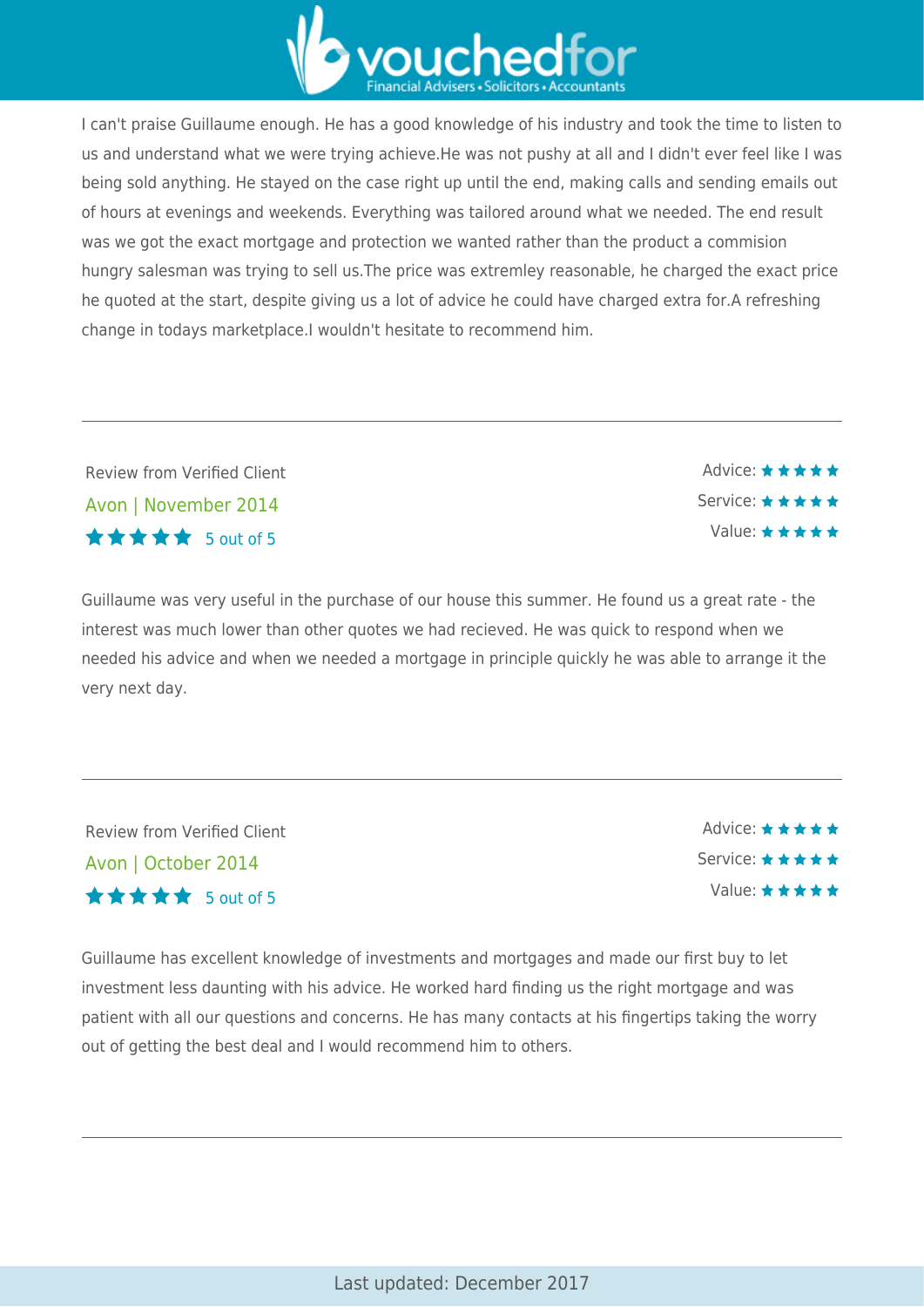

Review from Verified Client Somerset | October 2014 5 out of 5

Advice: ★★★★★ Service: ★★★★★ Value: ★★★★★

Great communication and customer service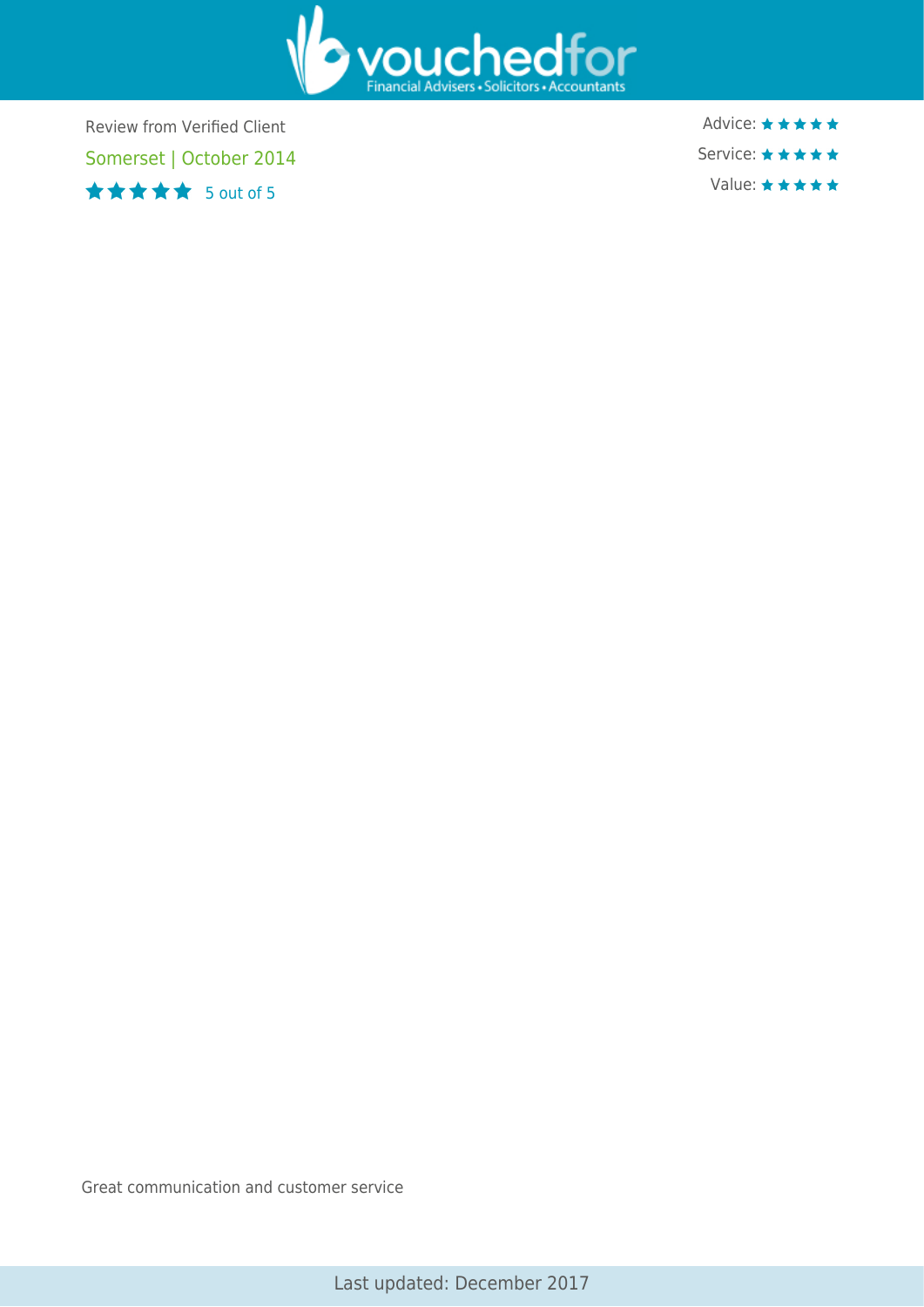Last updated: December 2017

Guillaume was excellent as explaining the options we had available to us for insurance and protection. We felt that he had our best interests at heart and really tried his best to tailor the cover to our needs. He's also very approachable, friendly and we felt comfortable discussing our business situation with him.

Lancashire | October 2014 5 out of 5

Gui was friendly and approachable, offering sound advice in respect of our first mortgage.

| Review from Verified Client |
|-----------------------------|
| Lancashire   October 2014   |
| <b>★★★★★</b> 5 out of 5     |

Review from Verified Client

Avon | September 2014

5 out of 5



Value:  $\star \star \star \star \star$ 

Advice:  $\star \star \star \star \star$ Service: \* \* \* \* \* Value:  $\star \star \star \star \star$ 



Excellent advice and service, Guillaume even worked on our mortgage while he was on holiday to

ensure it was not delayed, superb service and certainly value for money.

 $\star \star \star \star$  5 out of 5 Understands the market and suggested numerous options, explaining the benefits and pitfalls of each.

Review from Verified Client

Avon | October 2014

Advice:  $\star \star \star \star \star$ Service: ★★★★★ Value:  $\star \star \star \star \star$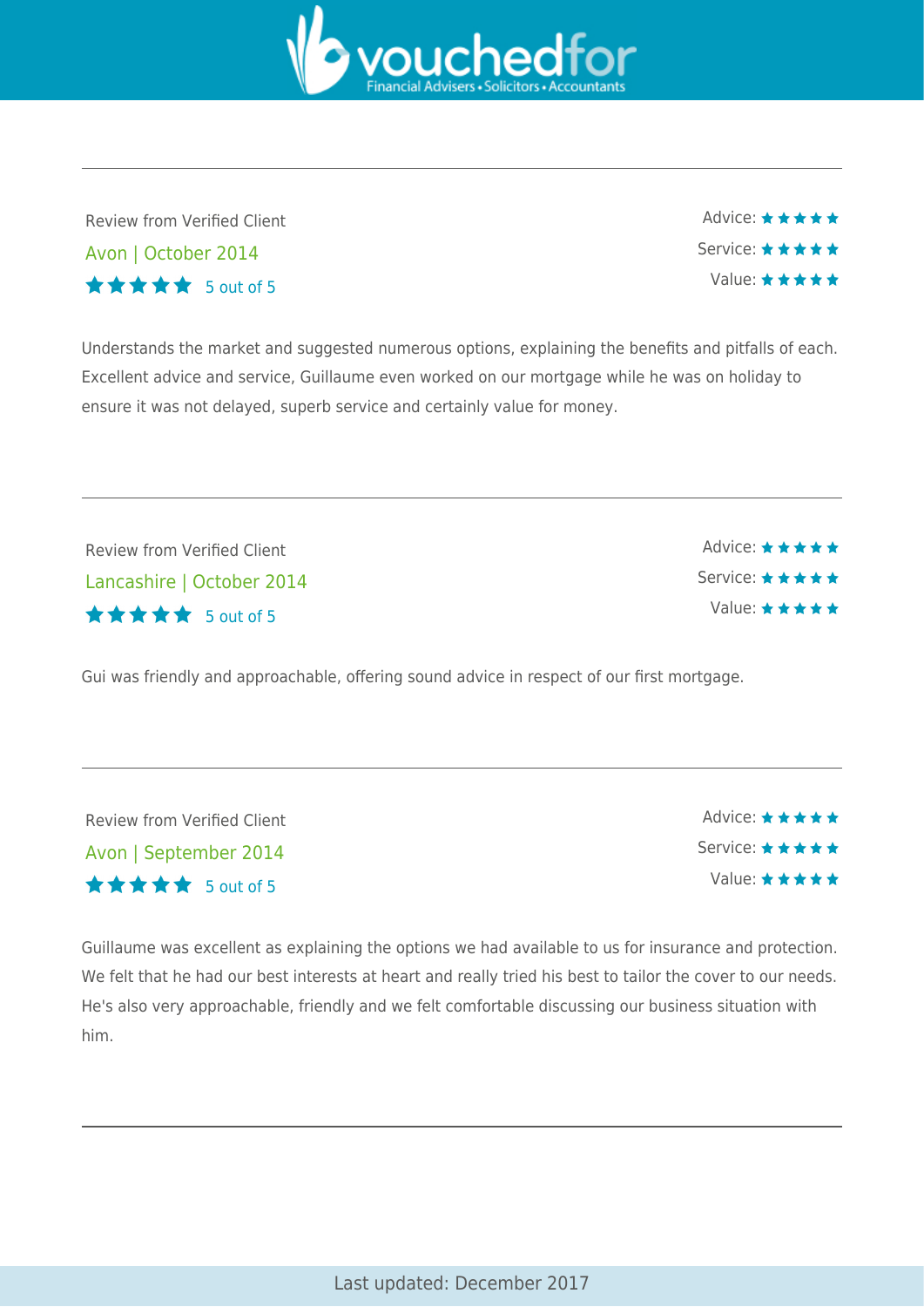

Review from Verified Client Avon | September 2014 5 out of 5

Advice: ★★★★★ Service: ★★★★★ Value: ★★★★★

Mr Keirle was great at explaining all areas of our mortgage and finding us the best rate within our budget we had provided him with. He also helped us with all the paperwork and made changing our